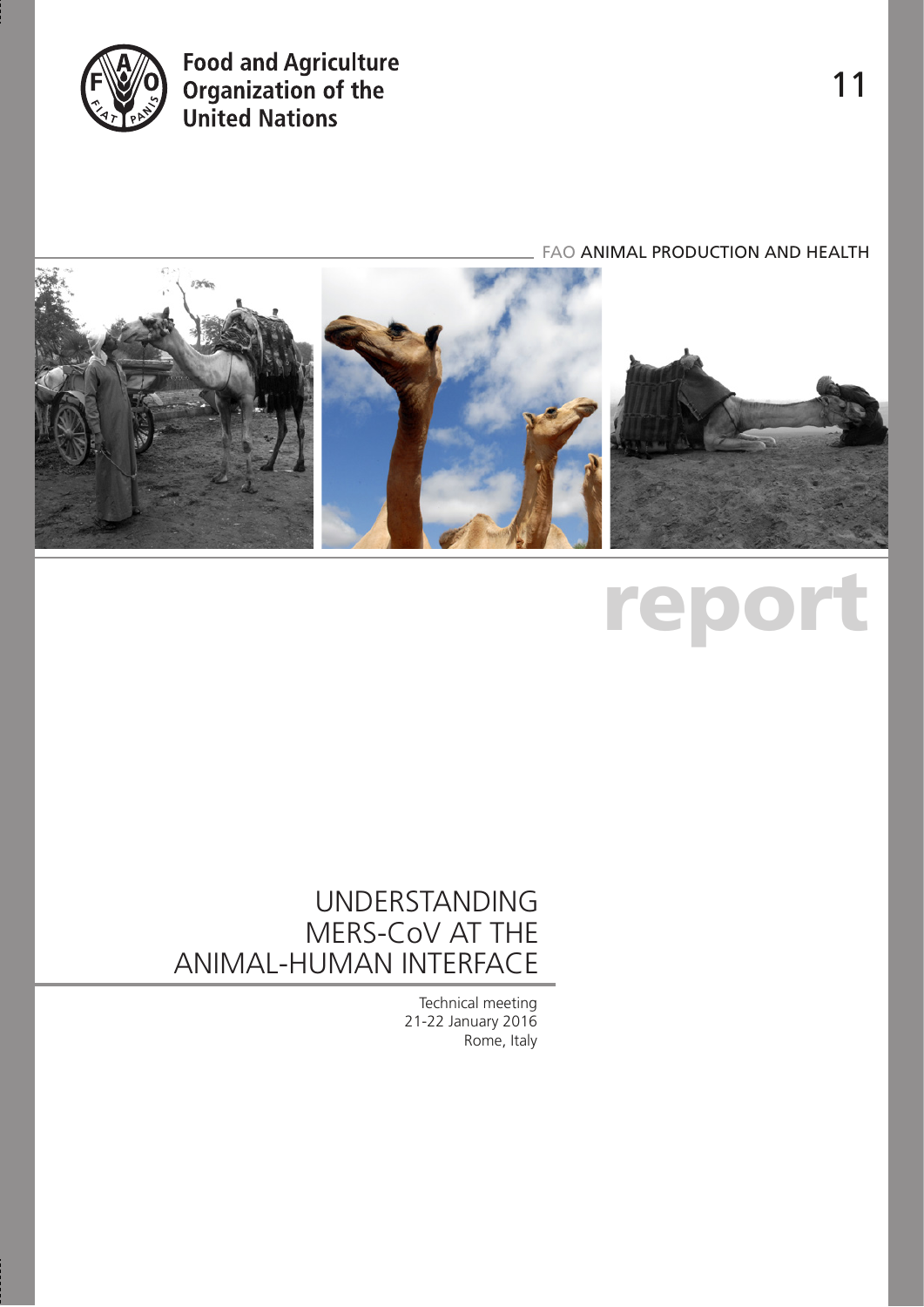**Cover photographs:** ©FAO/Ami Vitale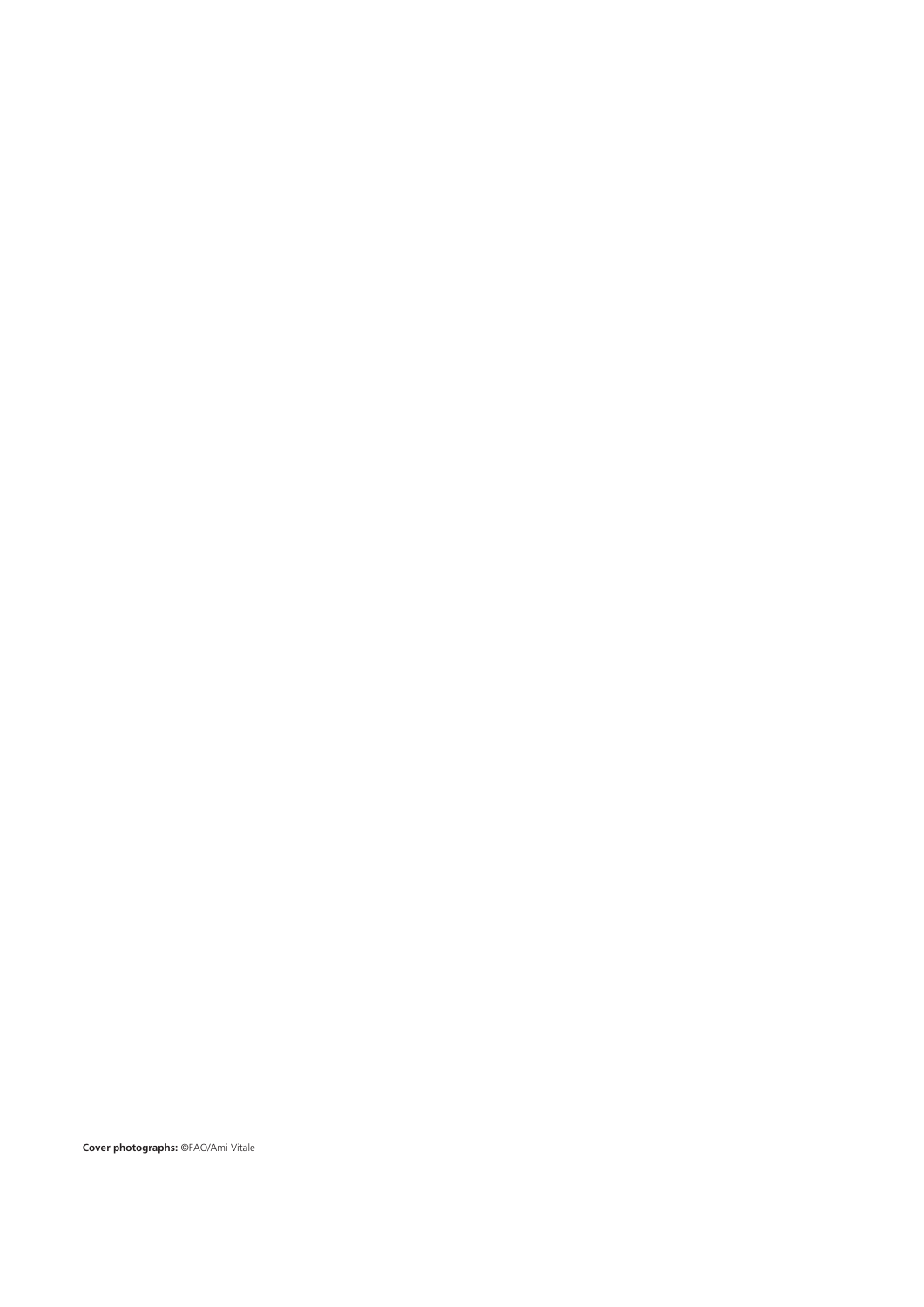11

# FAO ANIMAL PRODUCTION AND HEALTH **report**

# UNDERSTANDING MERS-CoV AT THE ANIMAL-HUMAN INTERFACE

Technical meeting 21-22 January 2016 Rome, Italy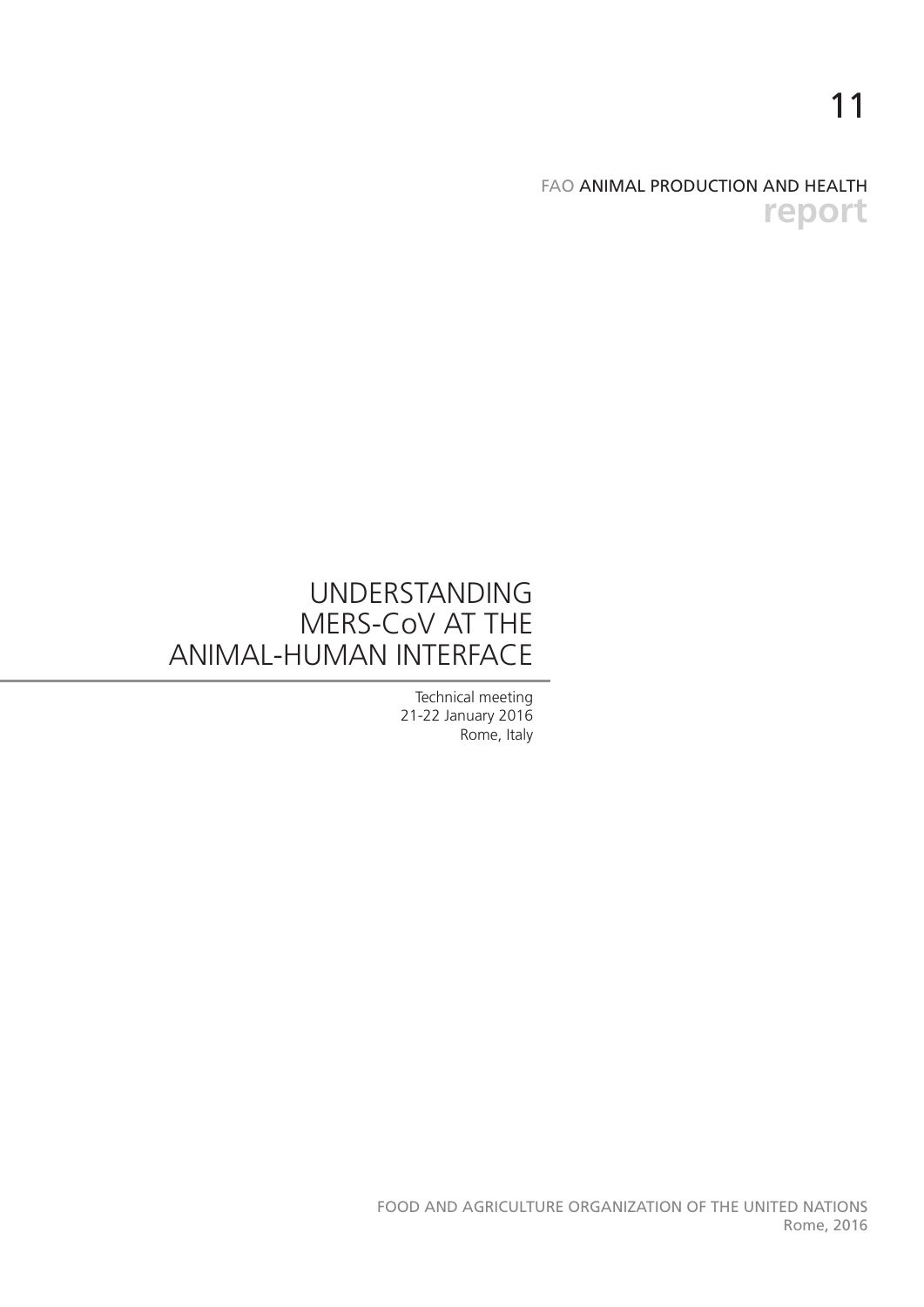#### **Recommended Citation**

**FAO**. 2016. *Understanding MERS-CoV at the Animal-Human Interface. Summary report of the technical meeting – Rome, Italy. 21-22 January 2016.* FAO Animal Production and Health Report. No. 11. Rome, Italy.

The designations employed and the presentation of material in this information product do not imply the expression of any opinion whatsoever on the part of the Food and Agriculture Organization of the United Nations (FAO) concerning the legal or development status of any country, territory, city or area or of its authorities, or concerning the delimitation of its frontiers or boundaries. The mention of specific companies or products of manufacturers, whether or not these have been patented, does not imply that these have been endorsed or recommended by FAO in preference to others of a similar nature that are not mentioned.

The views expressed in this information product are those of the author(s) and do not necessarily reflect the views or policies of FAO.

ISBN 978-92-5-109242-2

© FAO, 2016

FAO encourages the use, reproduction and dissemination of material in this information product. Except where otherwise indicated, material may be copied, downloaded and printed for private study, research and teaching purposes, or for use in non-commercial products or services, provided that appropriate acknowledgement of FAO as the source and copyright holder is given and that FAO's endorsement of users' views, products or services is not implied in any way.

All requests for translation and adaptation rights, and for resale and other commercial use rights should be made via www.fao.org/contact-us/licence-request or addressed to copyright@fao.org.

FAO information products are available on the FAO website (www.fao.org/publications) and can be purchased through publications-sales@fao.org.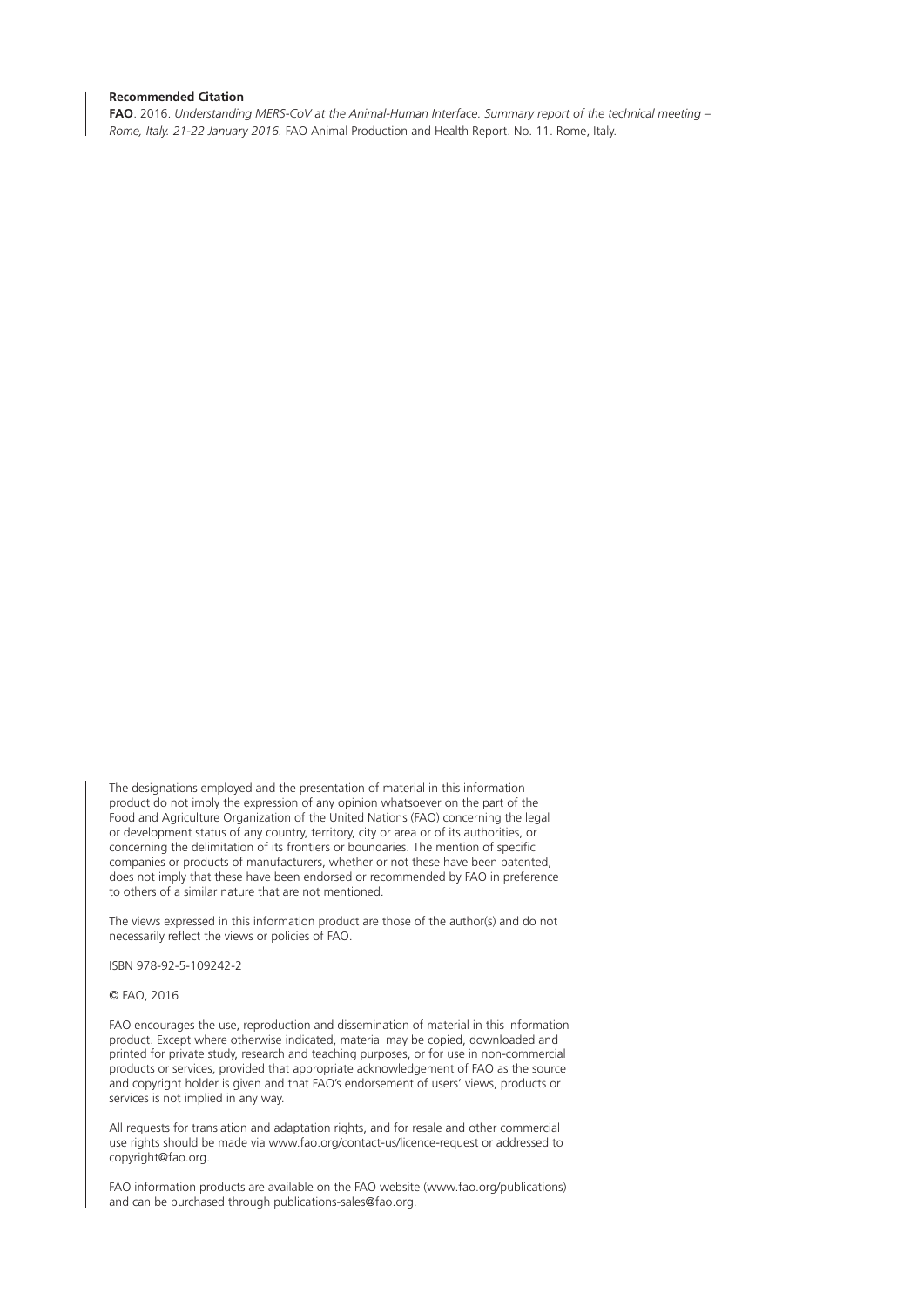# **Table of contents**

| Acknowledgements                                       | iv             |
|--------------------------------------------------------|----------------|
| Abbreviations & Acronyms                               | $\cal{U}$      |
| <b>INTRODUCTION</b>                                    | 1              |
| <b>BACKGROUND</b>                                      | $\mathbf{1}$   |
| <b>MEETING OBJECTIVES</b>                              | 2              |
| <b>KNOWLEDGE GAPS</b>                                  | 3              |
| EPIDEMIOLOGY AND RISK FACTORS                          | 3              |
| <b>LABORATORY DIAGNOSTICS</b>                          | $\overline{4}$ |
| VALUE CHAIN AND BEHAVIOURAL STUDIES                    | 5              |
| <b>ADDRESSING NEEDS AND KNOWLEDGE GAPS</b>             | 6              |
| <b>COORDINATION</b>                                    | 6              |
| EPIDEMIOLOGY                                           | 6              |
| <b>LABORATORY DIAGNOSTICS</b>                          | 6              |
| <b>VALUE CHAIN AND BEHAVIOURAL STUDIES</b>             | 6              |
| <b>ACTIVITIES UNDERTAKEN BY PARTICIPATING PARTNERS</b> | $\overline{7}$ |
| <b>ACTION POINTS</b>                                   | 8              |
| <b>ANNEX1</b>                                          |                |
| <b>AGENDA</b>                                          | 9              |
| <b>ANNEX 2</b>                                         |                |
| <b>LIST OF PARTICIPANTS</b>                            | 13             |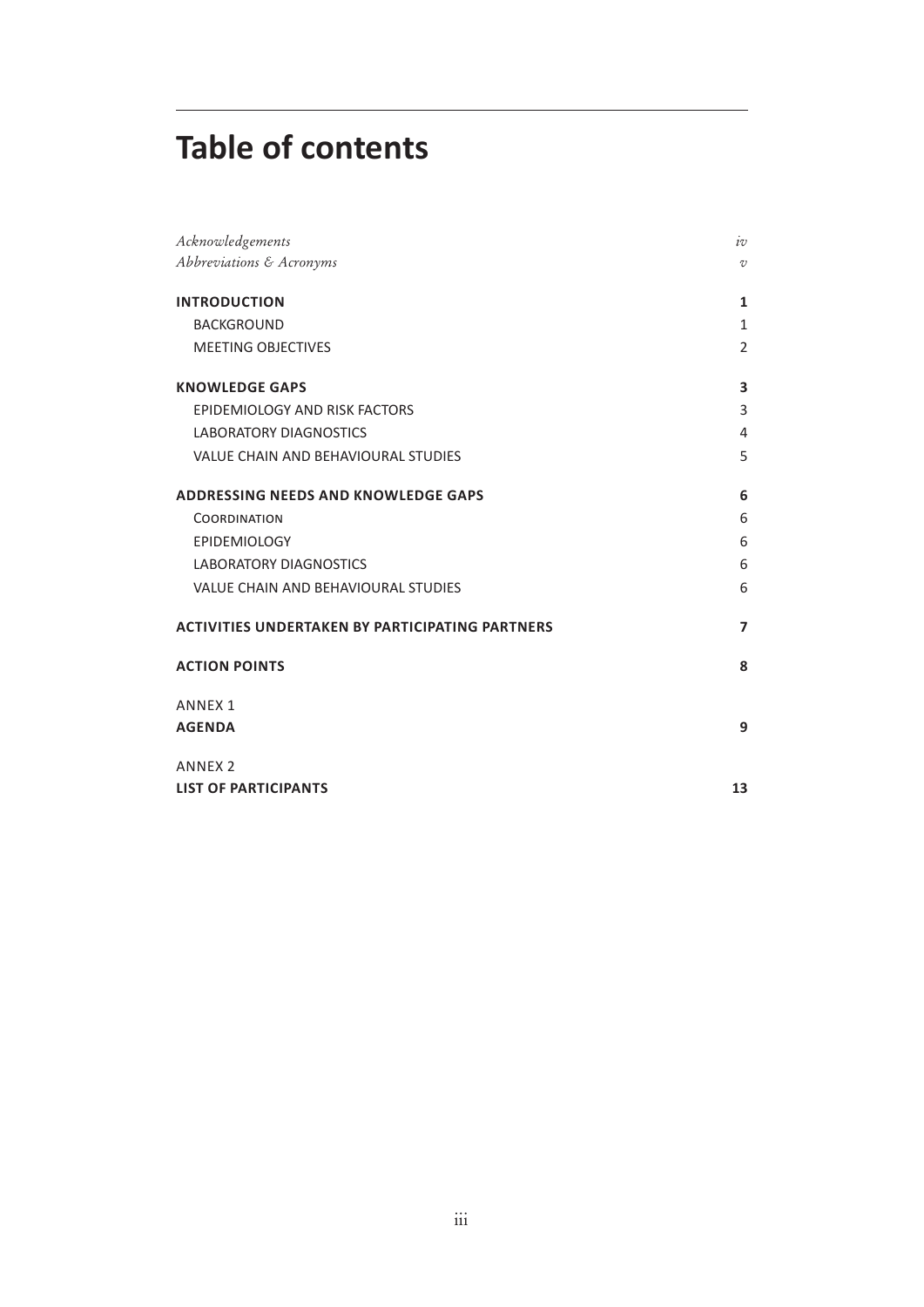# **Acknowledgments**

This meeting was made possible through support provided by the Office of Health, Infectious Diseases, and Nutrition in the Bureau for Global Health, U.S. Agency for International Development, under the terms of Grant No. GHA-G-00-06-00001. The opinions expressed in this meeting report are those of the authors and do not necessarily reflect the views of the U.S. Agency for International Development.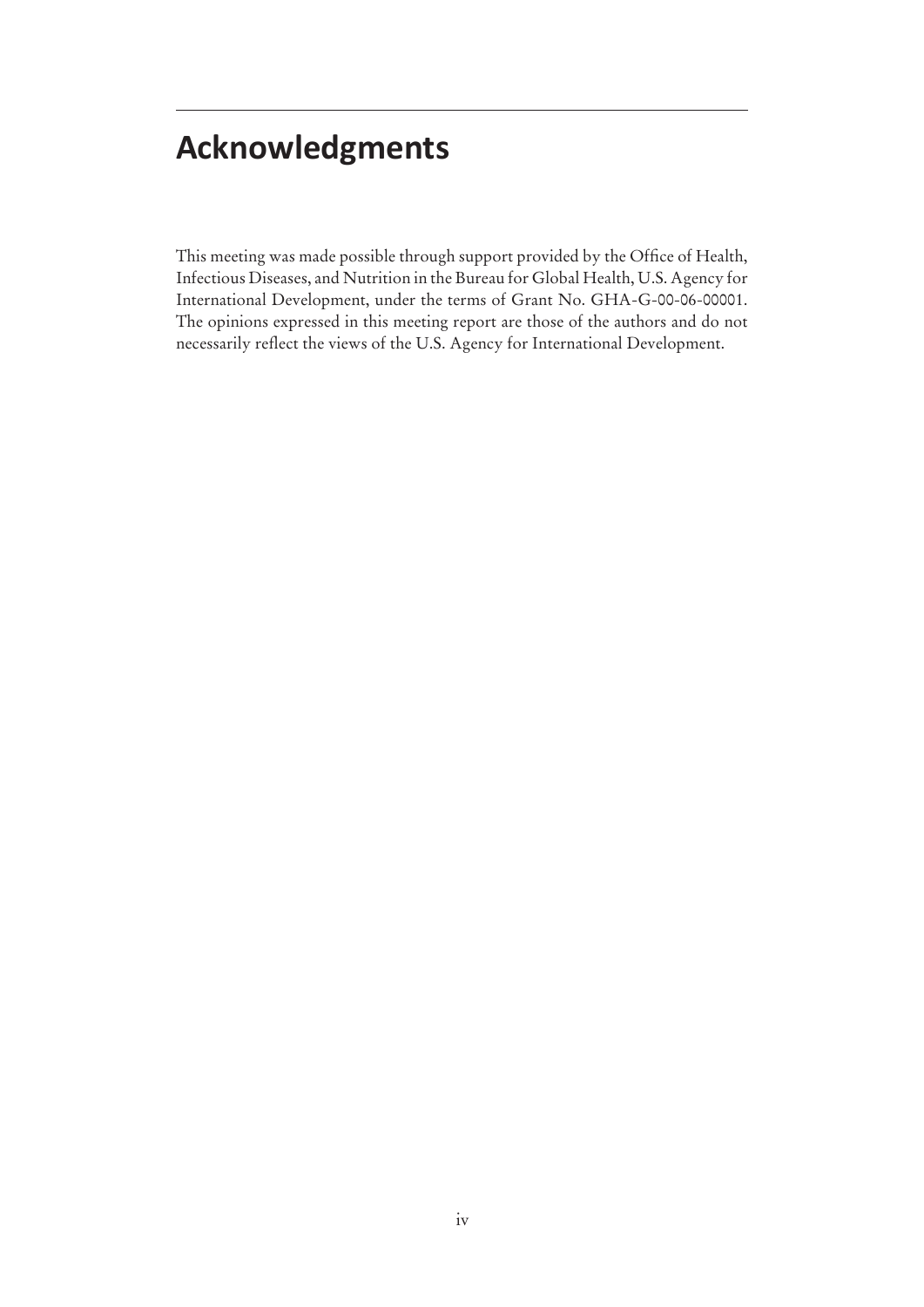# **Abbreviations & Acronyms**

| <b>CIRAD</b>  | Agricultural Research Institute for Development, France          |
|---------------|------------------------------------------------------------------|
| CoV           | Coronavirus                                                      |
| <b>ECTAD</b>  | Emergency Centre for Transboundary Animal Diseases, FAO          |
| <b>ELISA</b>  | Enzyme-Linked Immunosorbent Assay                                |
| <b>EMC</b>    | Erasmus Medical Centre, the Netherlands                          |
| <b>EPT</b>    | <b>Emerging Pandemic Threat</b>                                  |
| <b>FAO</b>    | Food and Agriculture Organization of the United Nations          |
| <b>HKU</b>    | University of Hong Kong                                          |
| HQ            | Headquarters                                                     |
| <b>ICPALD</b> | IGAD Centre for Pastoral Areas and Livestock Development, Kenya  |
| <b>IGAD</b>   | Intergovernmental Authority on Development, Republic of Djibouti |
| <b>KEMRI</b>  | Kenya Medical Research Institute                                 |
| <b>KSA</b>    | Kingdom of Saudi Arabia                                          |
| MoA           | Ministry of Agriculture                                          |
| MoH           | Ministry of Health                                               |
| <b>MERS</b>   | Middle East Respiratory Syndrome                                 |
| <b>NRC</b>    | National Research Centre, Egypt                                  |
| <b>OIE</b>    | World Organisation for Animal Health                             |
| <b>PCR</b>    | Polymerase Chain Reaction                                        |
| ppNT          | Spike Pseudoparticle Neutralization Test                         |
| <b>RNA</b>    | Ribonucleic Acid                                                 |
| <b>RT-PCR</b> | Reverse Transcription Polymerase Chain Reaction                  |
| <b>SAR</b>    | Special Administrative Region                                    |
| <b>SOP</b>    | <b>Standard Operating Procedure</b>                              |
| <b>TWG</b>    | <b>Technical Working Group</b>                                   |
| <b>USAID</b>  | United States Agency for International Development               |
| VI            | Virus Isolation                                                  |
| <b>WHO</b>    | World Health Organization                                        |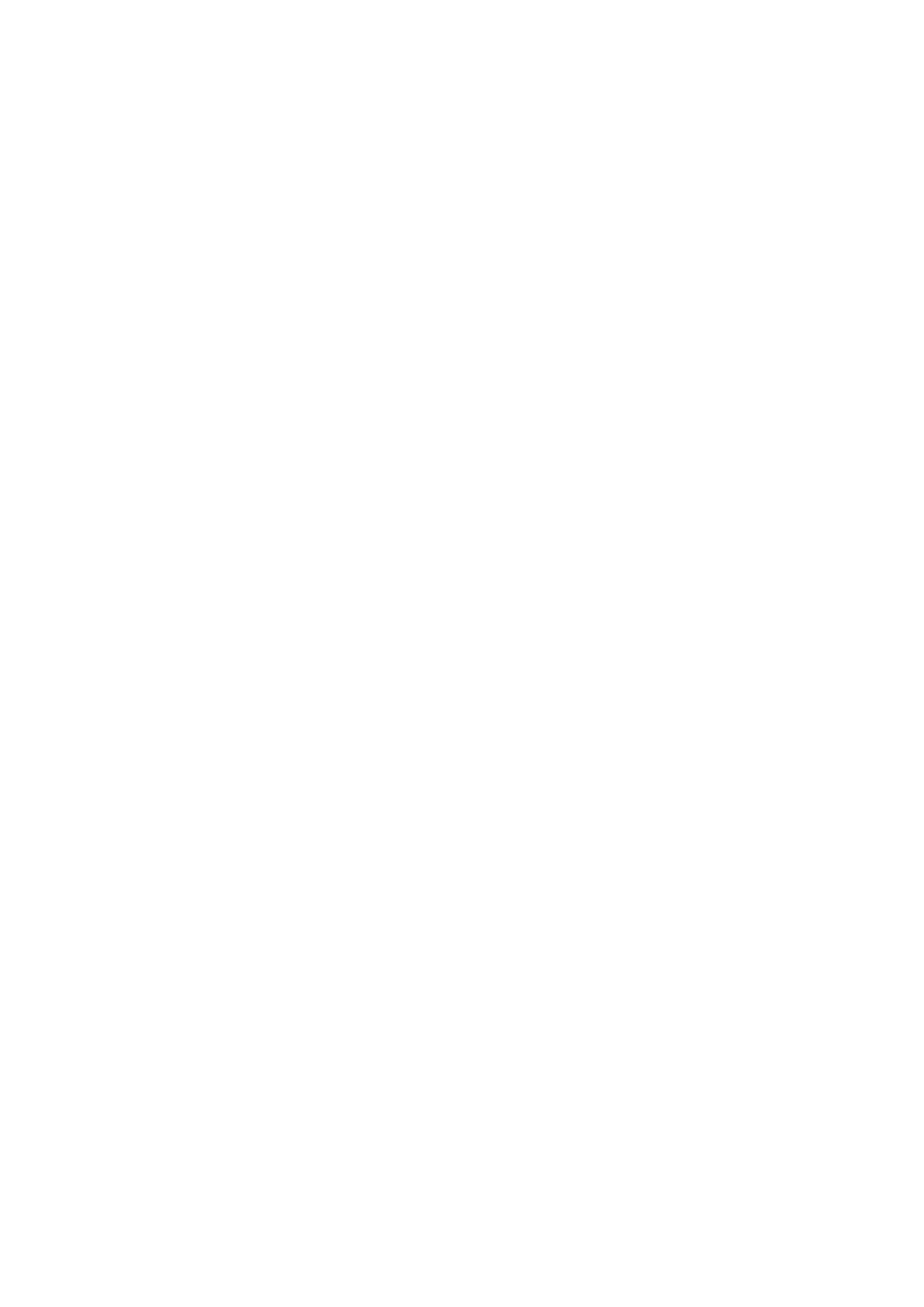# **Introduction**

The Technical Meeting on understanding Middle East Respiratory Syndrome Coronavirus (MERS-CoV) at the human-animal interface was convened by the Food and Agriculture Organization of the United Nations (FAO) to determine the current status of scientific knowledge on MERS-CoV and identify major gaps that require further studies, in order to better understand the disease dynamics at the interface between humans and animals, and to develop practical approaches to control and minimize the impact of this virus. The meeting also aimed at fostering collaboration and partnerships between institutions and organizations working on MERS-CoV at the human-animal interface. It was held in Rome from 21-22 January 2016, and was attended by 64 participants from Egypt, France, Germany, Hong Kong Special Administrative Region (SAR), Israel, Jordan, Kingdom of Saudi Arabia, The Netherlands, Qatar, United Arab Emirates, the United Kingdom and the United States, and from EcoHealth Alliance, Metabiota, International Medical Corps, the World Organisation for Animal Health (OIE), the International Atomic Energy Agency (IAEA), the Intergovernmental Authority on Development (IGAD), the International Livestock Research Institute (ILRI), the European Food Safety Authority (EFSA) and FAO. This report provides the key objectives for the meeting and summarizes major outputs that include the gaps and needs identified, and the main recommendations made by the meeting participants.

#### **BACKGROUND**

Middle East respiratory syndrome coronavirus (MERS-CoV) can cause severe pneumonia in humans and is considered an emerging global public health threat. The disease was first detected in Saudi Arabia in 2012, and as of 3 February 2016, the WHO has been notified of 1 638 laboratory-confirmed human cases, including 587 fatalities. MERS-CoV has also been isolated from dromedary camels in several countries in the Near East and East Africa and antibodies to MERS-CoV have also been identied in very high proportions of camels in a number of countries across the Horn of Africa, North Africa and in the Near East.

Evidence suggests that primary human cases might have been exposed to the virus through contact with an animal host, and several studies have shown dromedary camels to be a source of human infection. Molecular similarities between other β-CoVs identied in bats and MERS-CoV isolated from camels and human patients point to the possibility of a bat reservoir. Critical gaps remain in our knowledge of many aspects of the epidemiology, ecology, and pathogenesis of MERS-CoV.

A number of research groups are currently investigating various aspects of MERS-CoV, and significant scientific information has been published during the past three years. FAO is embarking on a field programme to investigate MERS-CoV along the animal value chains in the Horn of Africa, North Africa and the Near East to better understand the disease dynamics at the animal-human interface. In this regard, FAO convened a technical meeting to determine the extent of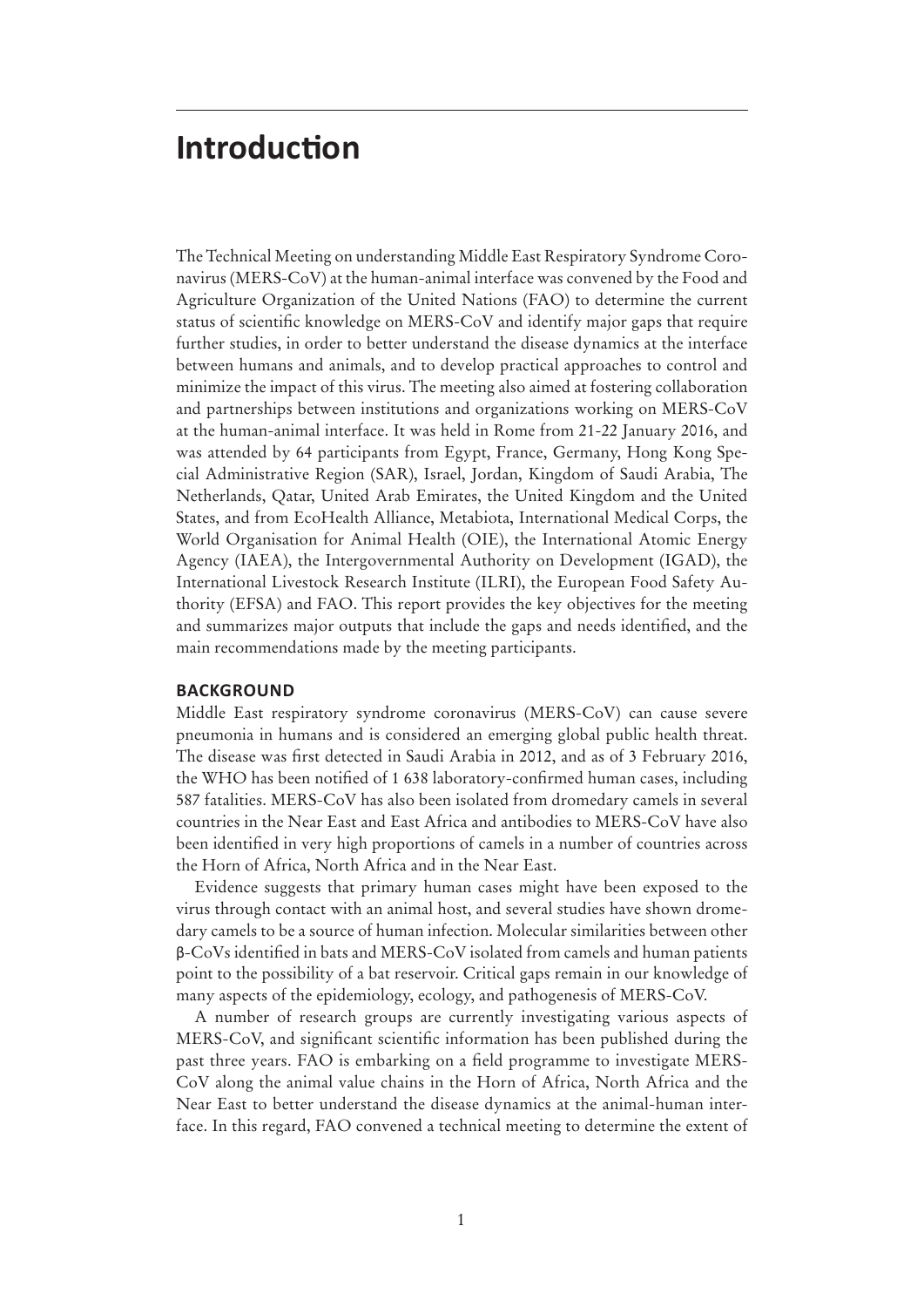current scientific knowledge, identify the major study gaps, and develop practical and realistic approaches to minimize the risk of transmission to humans and reduce the adverse impacts of this virus.

## **MEETING OBJECTIVES**

- 1. Share information on ongoing studies on the role of livestock and wildlife in the epidemiology of MERS-CoV.
- 2. Identify and prioritize knowledge gaps in disease dynamics at the humanwildlife-domestic animal interface.
- 3. Peer-review scientific and technical approaches on MERS-CoV at the humananimal interface, including the dynamics of viral emergence and evolution, surveillance design, diagnostics, and risk factors along animal value chains.
- 4. Analyse complementarities and synergies between programmes and projects implemented by various partners, and explore opportunities for collaboration and partnerships.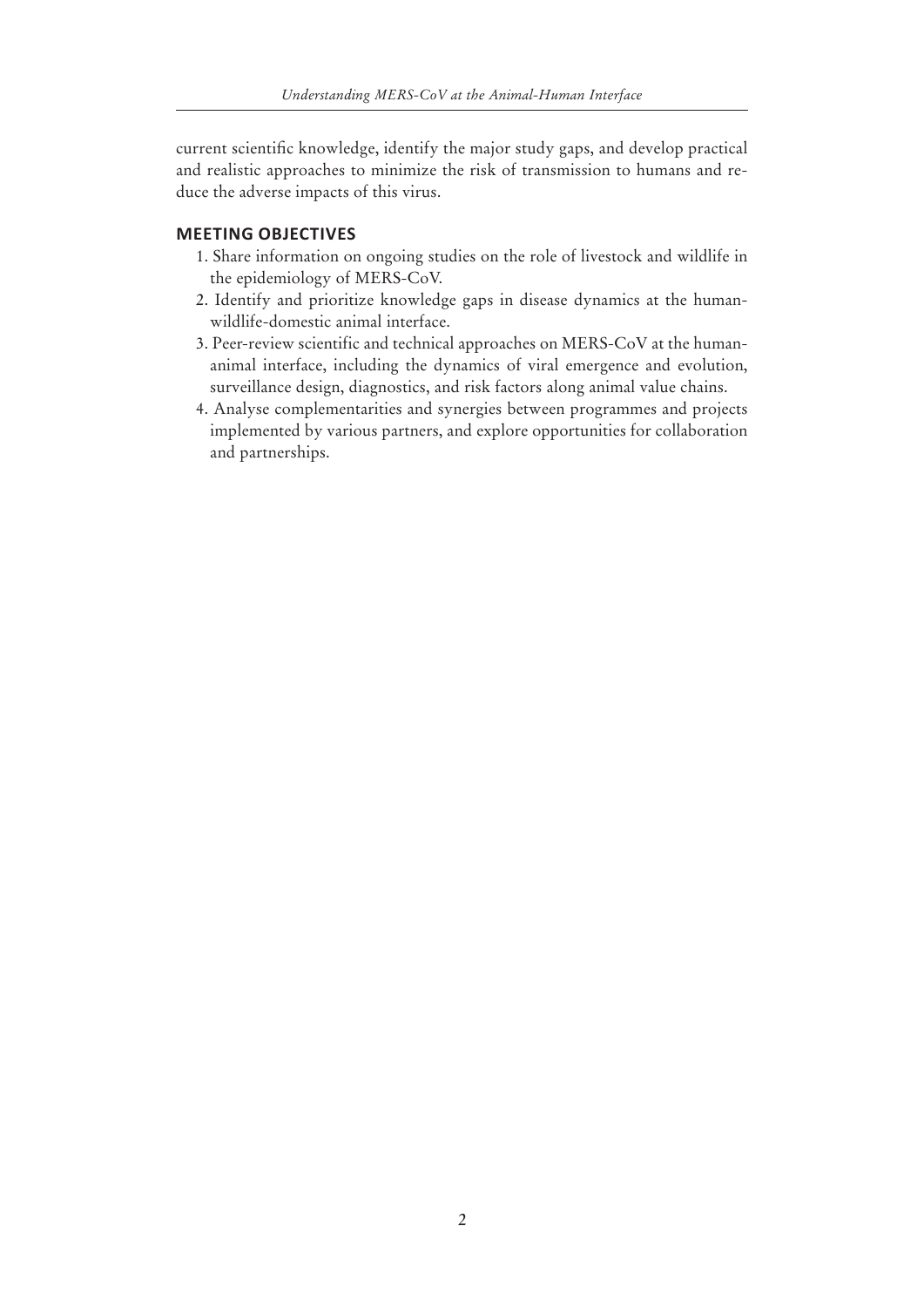# **Knowledge gaps**

### **EPIDEMIOLOGY AND RISK FACTORS**

Antibody kinetics and immunity in camels

- Antibody kinetics in camels are unknown.
- Mode of protective immune response and duration of immunity are not fully elucidated.
- Whether re-infection of camels results in virus shedding, and if re-exposure leads to more robust immunity.

#### **Shedding patterns**

- Viral replication is mainly restricted to the (upper) respiratory tract of camels; however, RNA has also been found in camel milk. The source of viral RNA in milk is unknown (haematogenous or contamination from suckling calves), and the risk of transmission from this and other sources has not been established.
- Although evidence suggests that live virus cannot be found in other bodily secretions, this should be further investigated, especially in the light of the consumption of camel urine in some countries.

#### **Surveillance**

- Antibodies to MERS-CoV have been found to be highly prevalent in camel populations in many countries but knowledge of the geographical distribution of seropositive camels and other animals is not complete in parts of Africa and central Asia.
- Details of viral circulation in camels is largely unknown, including risk factors for transmission, such as production systems, herd size and management, seasonality and camel-level risk factors such as age, sex, immunosuppression, and co-infection.
- The naturally infected host range has not been fully explored.
- Origin of the virus is still unknown.

#### **Case definitions and regulatory issues**

- Case definition for reporting MERS-CoV in animals has to be redefined as it is clear that not all polymerase chain reaction (PCR) positive animals are necessarily shedding infectious viruses.
- Risk communication is difficult in view of the fact that the risk of a PCR positive animal in terms of onwards animal transmission and human exposure is difficult to determine.
- The trade and regulatory implications of PCR positive animals have not been explored. For example:
	- how positive animals found during active surveillance are reported;
	- what are the quarantine recommendations for PCR positive animals;
	- what are the differences between farm level and cross-border implications of positive animals;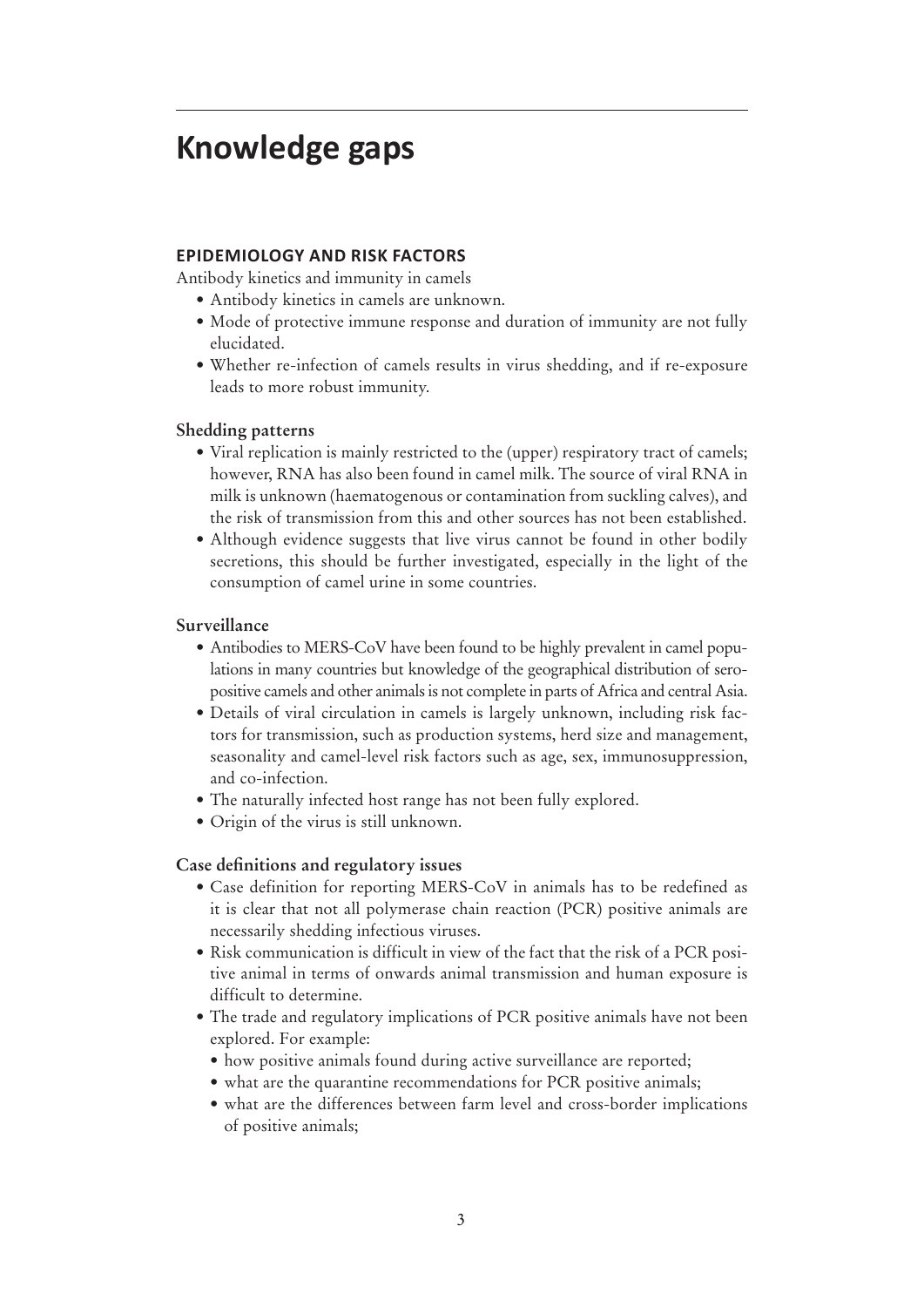• What is the implication of PCR positive animals in different epidemiological (routine investigations, investigation around human cases, etc.) and production contexts (farms animals, trade animals, transhumant, racing, etc…).

#### **Epidemiology of MERS-CoV in humans**

- To date, there are no reports of any acute human MERS-CoV cases in Africa, and yet a high level of seroprevalence is observed in camel populations, while one survey has shown a low level of seroprevalence in human populations.
- The reasons for the lack of reported human cases in Africa is unknown. The possible reasons identified were: missed/under-reported cases, host susceptibility, genetic differences of the virus, asymptomatic population, differences in human behaviour and healthcare systems.

## **LABORATORY DIAGNOSTICS**

### **Serological tools**

- Commercial Enzyme-Linked Immunosorbent Assays (ELISA) are available for camel and human diagnosis. However, sensitivity and specificity of the assays have to be assessed more accurately.
- ELISA for multispecies testing is not available. Control sera for proper test validation are needed.
- Development and validation of a rapid test for camels and/or other animal species.
- Alternative confirmatory tests that do not require virus culture are needed. Only few laboratories are able to carry out tissue culture-based tests, due to the need to use BSL3 facilities. An existing test, based on the spike pseudoparticle neutralization test (ppNT), could be validated, and a confirmatory ELISA or Western blot test developed.

## **Testing algorithms**

- Testing algorithms and Standard Operating Procedures (SOPs) are not available.
- OIE is currently processing certification for a newly developed rapid test. However, the introduction of this test in the testing algorithm needs to be evaluated.

#### **Molecular tests and molecular epidemiology**

- Many different PCR protocols are used. It is important to find out if all protocols are adapted to the circulating strains.
- Few sample types (sera, tissue, etc.) from different species (human, wildlife, domestic animals) exist for further molecular studies.
- Field samples often lack the quality necessary for sequencing.
- Molecular markers of virulence or potential for zoonotic transmission are not well known.

#### **Pathogenesis and experimental infections**

• The relation between pathogenesis and the PCR and/or serological results is not well understood.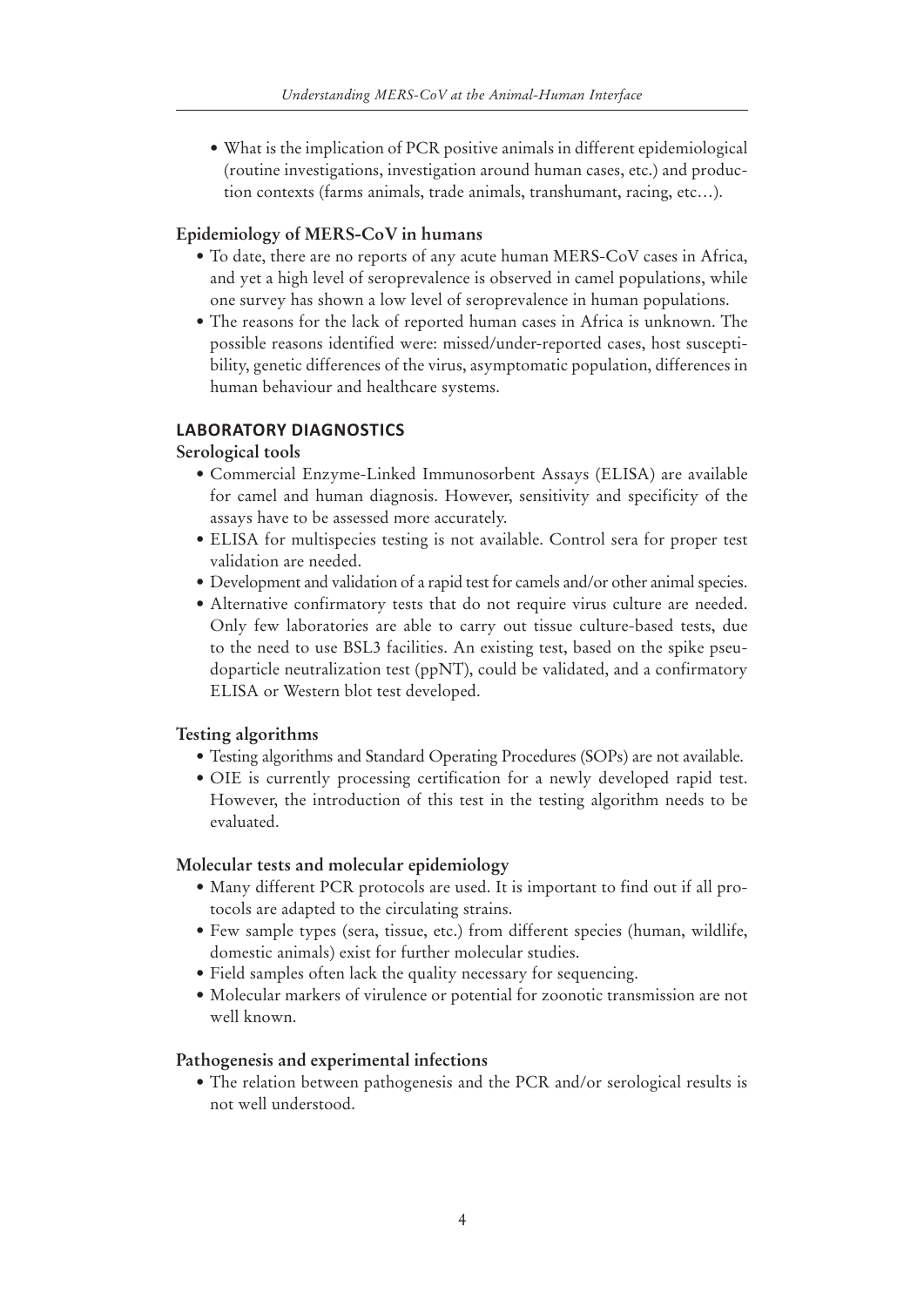• The circulating viruses are not well characterized genetically. Experimental infections with various strains are needed for phenotype determination.

#### **Camel vaccines**

- Novel camel vaccines and modalities for effective vaccination (preventing MERS-CoV transmission), need to be further investigated.
- Where and how often should vaccines be targeted for effective intervention? (e.g. at what age, which camel populations, how frequently, is a booster needed, and how often will it have to be applied?) At what age would they be useful? Which protocol should be used and will they be culturally acceptable? Which animal population should be targeted?
- The issues surrounding a camel vaccine for public health should be explored: How to make it acceptable to camel owners, who pays for the vaccine, etc… (is the objective of vaccination only to protect public health)? Can MERS-CoV be combined with other vaccines (Rabies)? Yes, according to the Erasmus group.

#### **VALUE CHAIN AND BEHAVIOUR STUDIES**

The camel sector is generally neglected compared to other livestock sectors, in terms of governance, regulations, and professional associations. This has led to a lack of readily accessible data on camel value chains. Economic drivers, as well as the supply and demand of camels, camel products, and camel feed are all little known.

#### **Production Systems**

- There is a lack of accurate numbers on overall camel populations and within each camel sector (dairy, racing, meat, etc…).
- Characterization of the production systems including intensive/extensive raising, herd sizes, other species raised, and seasonality is needed.
- Regional differences in camel raising and production systems are unknown.

#### **Trade**

- The camel sector is largely unregulated. It is therefore difficult to access the organization and structure of the value chain, and quantify camel movements in formal trade. Furthermore, informal trade is common but extremely difficult to quantify or estimate.
- There is no formal system of traceability or camel identification.

### **Human behaviour and culture**

- Risky behaviours for disease transmission are not fully characterized, such as those activities specific to different camel sectors (racing, milking, slaughter, etc…).
- Gender roles and responsibilities in the different camel sectors and regional differences are poorly described or little known.
- The impact of culture, values and social status on camel value chains is not well known, such as transhumance routes and trade and religious or cultural festivals.
- Disease knowledge and risk perceptions among key populations have not been explored.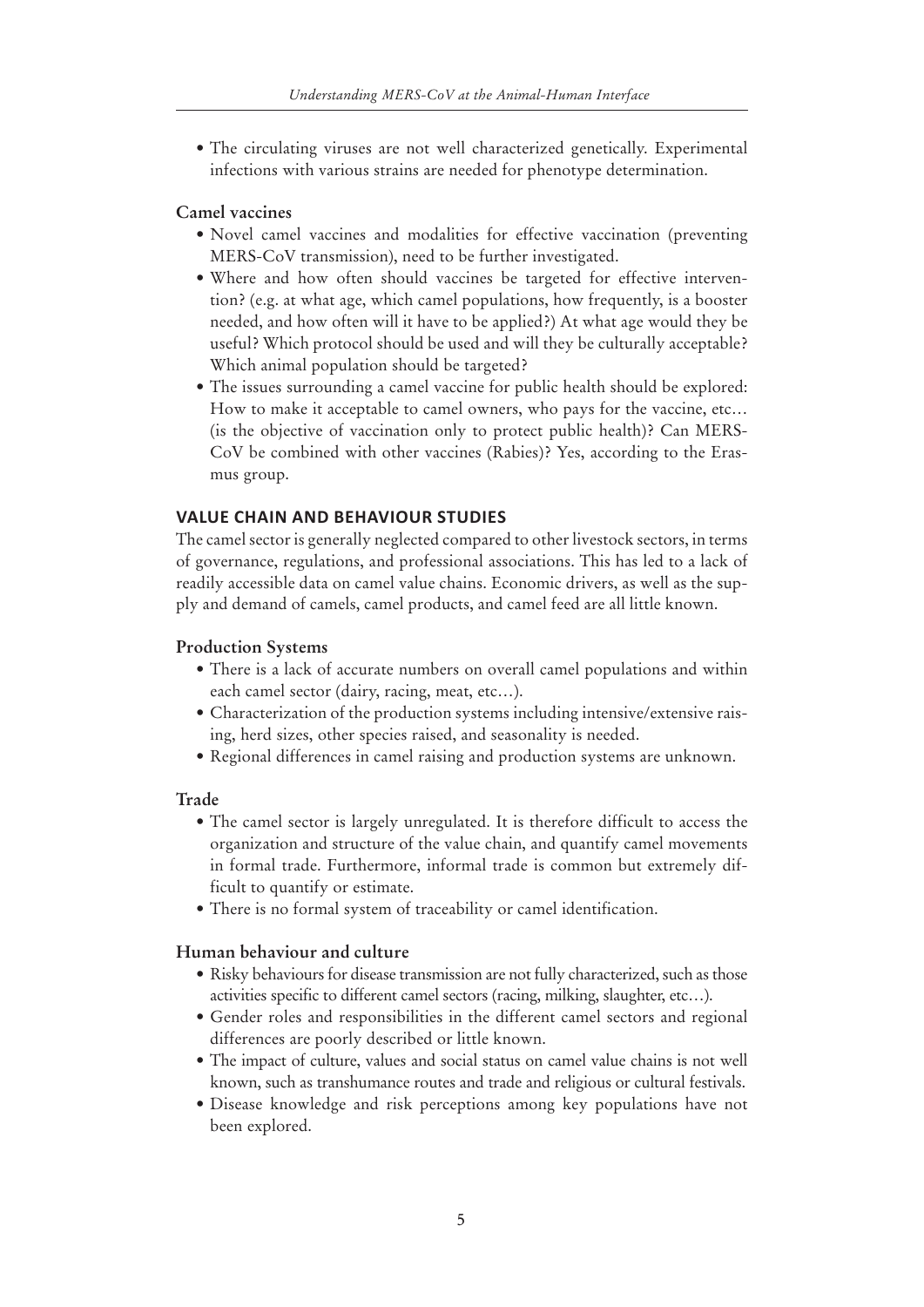# **Addressing needs and knowledge gaps**

Conclusions were summarized and specific action points highlighted.

## **COORDINATION**

- Strengthen NATIONAL multisectoral/One Health platforms for MERS-CoV at the human-animal interface for information sharing, surveillance and joint outbreak investigations.
- Improve and expand INTERNATIONAL collaboration and platforms under the FAO/OIE/WHO tripartite in liaison with other global and regional partners to share knowledge, data, biological material, etc.
- Identify and disseminate methodologies/approaches that are culturally sensitive, build trust and encourage cooperation of local communities for the conduct of field activities.

## **EPIDEMIOLOGY**

- Conduct additional research to identify environmental and other ecological risk factors and geographic distribution.
- Conduct additional research to identify human behaviours that affect transmission.
- • Update case definitions for animals and herds based on recent research findings.
- Develop guidelines for joint outbreak animal/human investigations.

## **LABORATORY DIAGNOSTICS**

- Develop testing algorithms and SOPs for field sampling and testing of MERS-CoV across species and countries.
- Conduct infection experiments to understand pathogenesis and immunity in different animal species.
- Conduct molecular studies for further virus characterization.
- Conduct Bayesian studies to evaluate and compare the performance of diagnostic tests.
- Create a virtual and physical biobank as a shared resource for specimens and standards.

#### **VALUE CHAIN AND BEHAVIOURAL STUDIES**

- Identify critical control and intervention points along livestock value and supply chains to inform surveillance, policy, and risk management.
- Identify appropriate behaviour change options to reduce spillover and zoonotic disease transmission risk.
- Formulate risk communication messages and strategies regarding PCR-positive animals.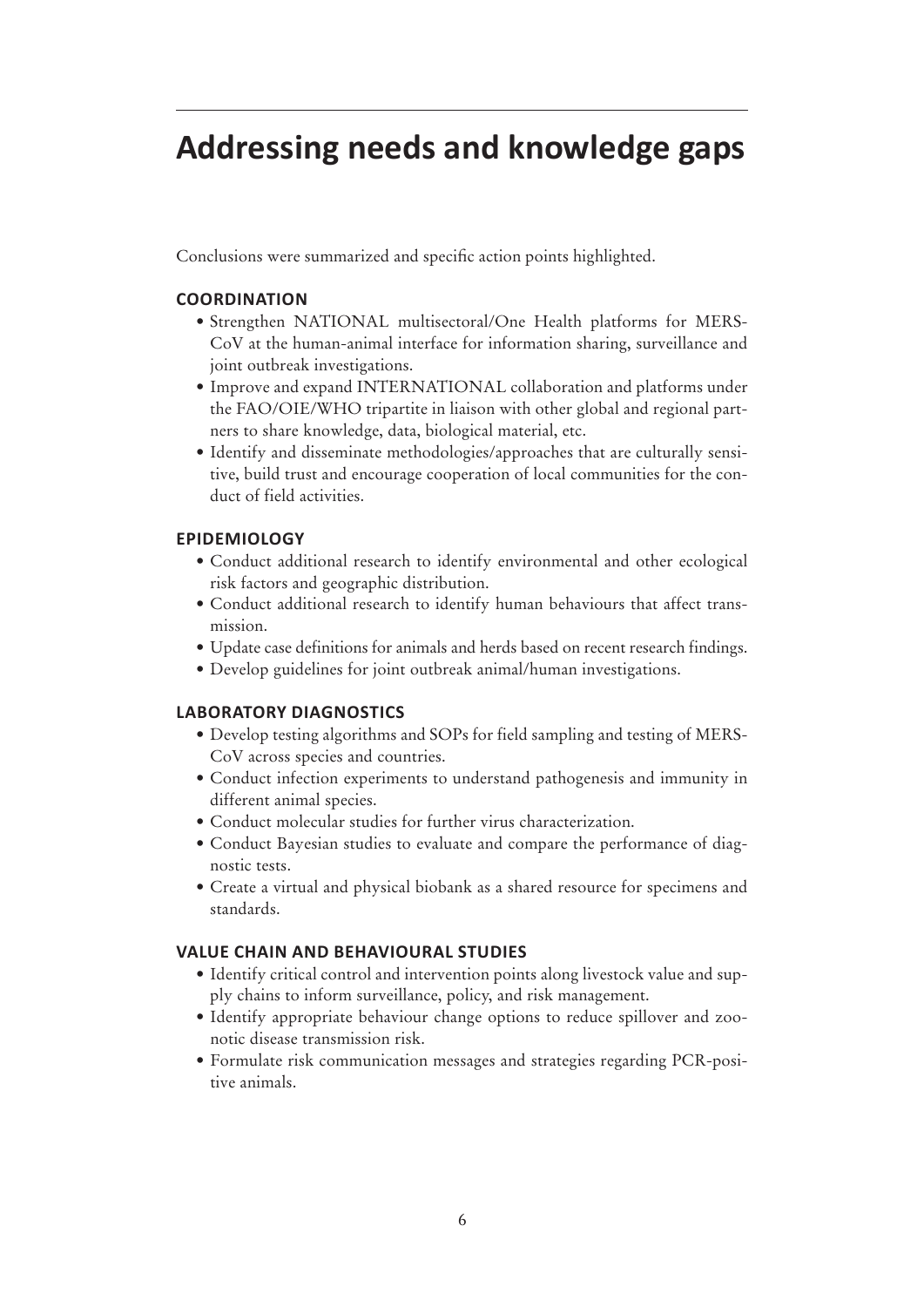# **Activities undertaken by participating partners**

- Kingdom of Saudi Arabia (KSA), Ministry of Agriculture (MoA) and Ministry of Health (MoH): Longitudinal study in camels and in-contact humans, wild animal species testing in areas with human cases.
- Israel: camel serology (60 percent seroprevalence).
- ILRI and local partners such as Kenya Medical Research Institute (KEMRI), Kenya Veterinary Services, Kenya Wildlife Services, CIRAD, PREDICT-2 and Jordan Veterinary Services: virus prevalence studies (PCR and virus isolation - VI), livestock and wildlife serology, longitudinal studies in select camel herds.
- PREDICT-2 (Metabiota, EcoHealth Alliance, UC Davis): biological surveillance in wildlife, humans and domestic animals, diagnostic capacity development.
- CIRAD and Hong Kong University (HKU): Longitudinal study, camel sampling at abattoirs and farms, with human and bat sampling, virus characterization, transmission modelling, studies on 5 000 camels in Burkina Faso, Morocco, Sudan, Kazakhstan (herd management, size, etc.).
- MoA of KSA and Erasmus Medical Centre (EMC): vaccine filed trials in female camels and studies of the effects on offspring.
- IGAD Centre for Pastoral Areas and Livestock Development (ICPALD) in collaboration with AU-IBAR and FAO (Emergency Centre for Transboundary Animal Diseases - ECTAD): Regional stakeholders workshop held in October 2015 with the objectives to create awareness on MERS-CoV and develop a roadmap for enhancing surveillance, improving diagnostic capacities, furthering research and enhancing coordination. The IGAD region is a major camel producing and exporting area. As a result of the workshop, a technical working group (TWG) has been established to oversee and coordinate MERS-CoV activities in the region, and mobilize resources.
- Egypt National Research Centre (NRC) and FAO (ECTAD): A cross sectional study in camels and other livestock species showed that seropravalence in camels is 73 percent. A longitudinal study is planned.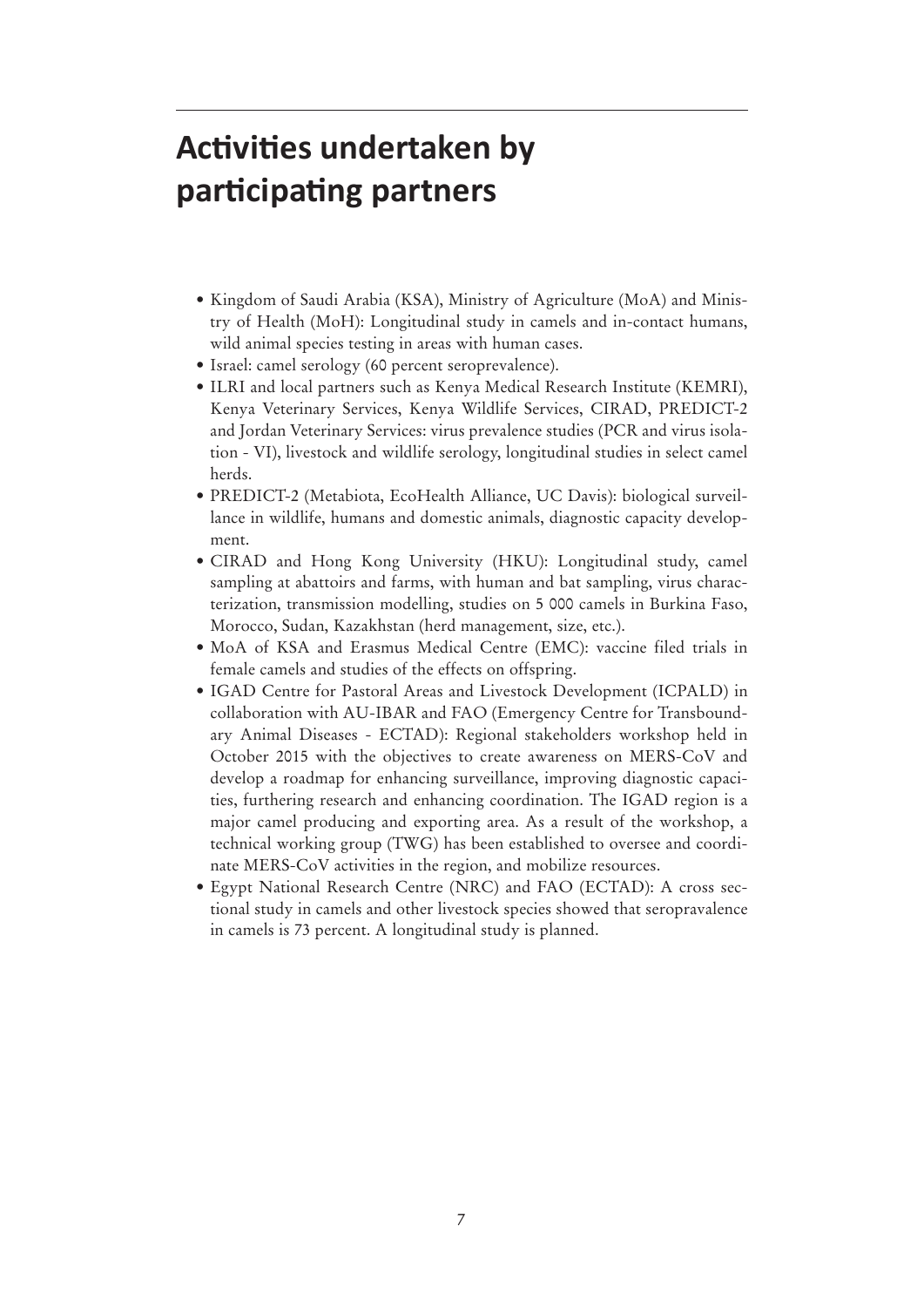# **Action points**

- FAO to consult with EPT2 Preparedness and Response (P&R) to assist the creation/strengthening of national One Health platforms and reinforce networks by running simulation exercises for different scenarios, etc.
- FAO to continue to provide opportunities for international scientific and field discussions/meetings (physical and virtual) to fill in knowledge gaps, develop guidance documents, share information, and standardize approaches.
- FAO to involve local research institutions and organizations in EPT-2 activities.
- FAO to facilitate policy dialogue (for different issues/levels).
- FAO to coordinate development and refinement of laboratory tests.
- FAO to create an international scientific network of expertise for MERS-CoV together with the OIE and in close consultation with WHO for public health issues.
- FAO to foster collaboration and partnerships with and between research institutions and local organizations.
- Study to be conducted on defining camel farming systems in East Africa and the Gulf countries, comparing patterns and characterizing risky human behaviour.
- Use of harmonized methodologies for field studies in order to facilitate comparison of results.
- FAO to support Regional Technical Working group on MERS-CoV such as in the IGAD region /Greater Horn of Africa.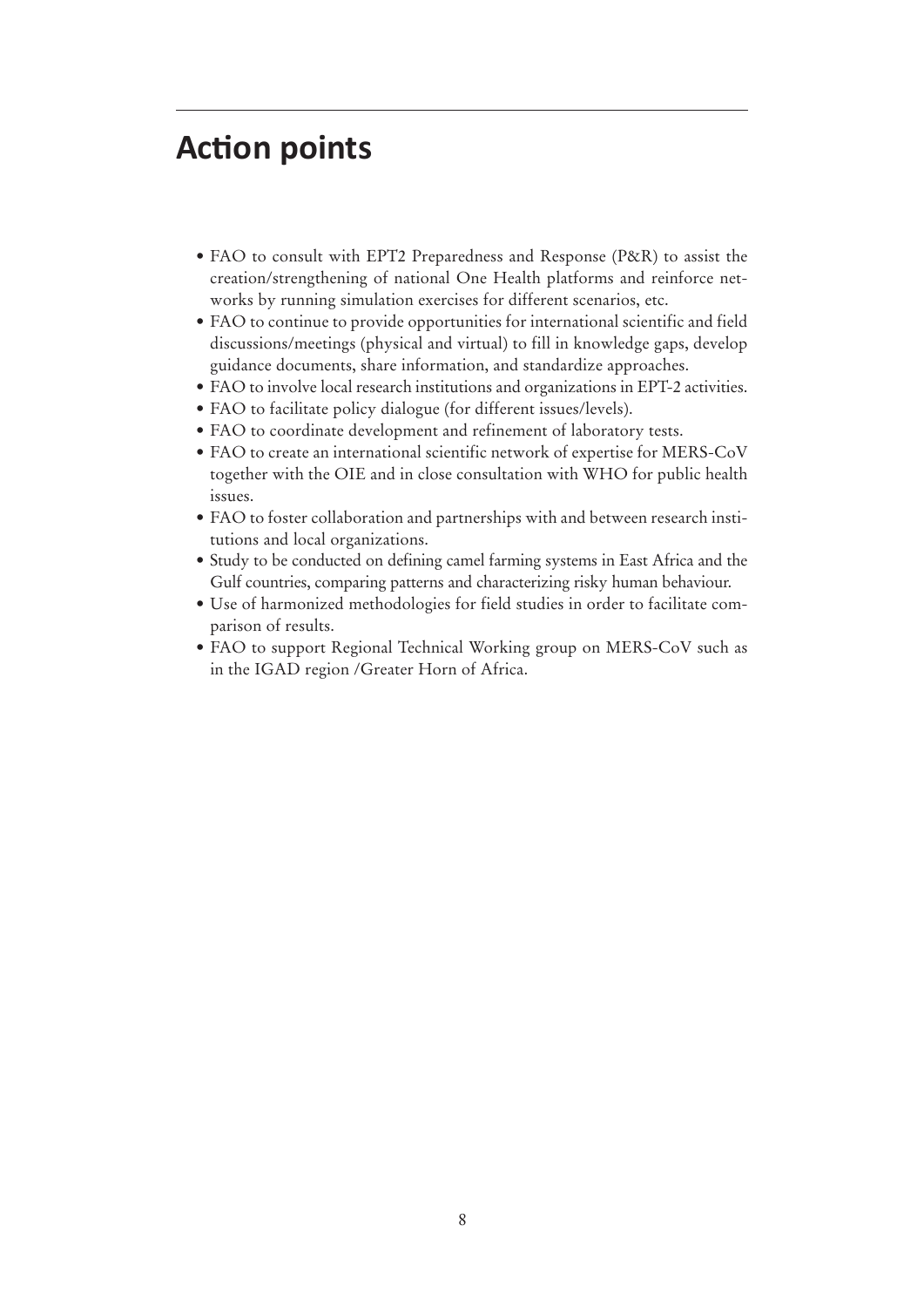# Annex 1 **Agenda**

AGENDA

# Understanding **MERS-CoV** at<br>the **animal-human interface**

**Technical Meeting** Rome, Italy . 21-22 January 2016





Food and Agriculture Organization<br>of the United Nations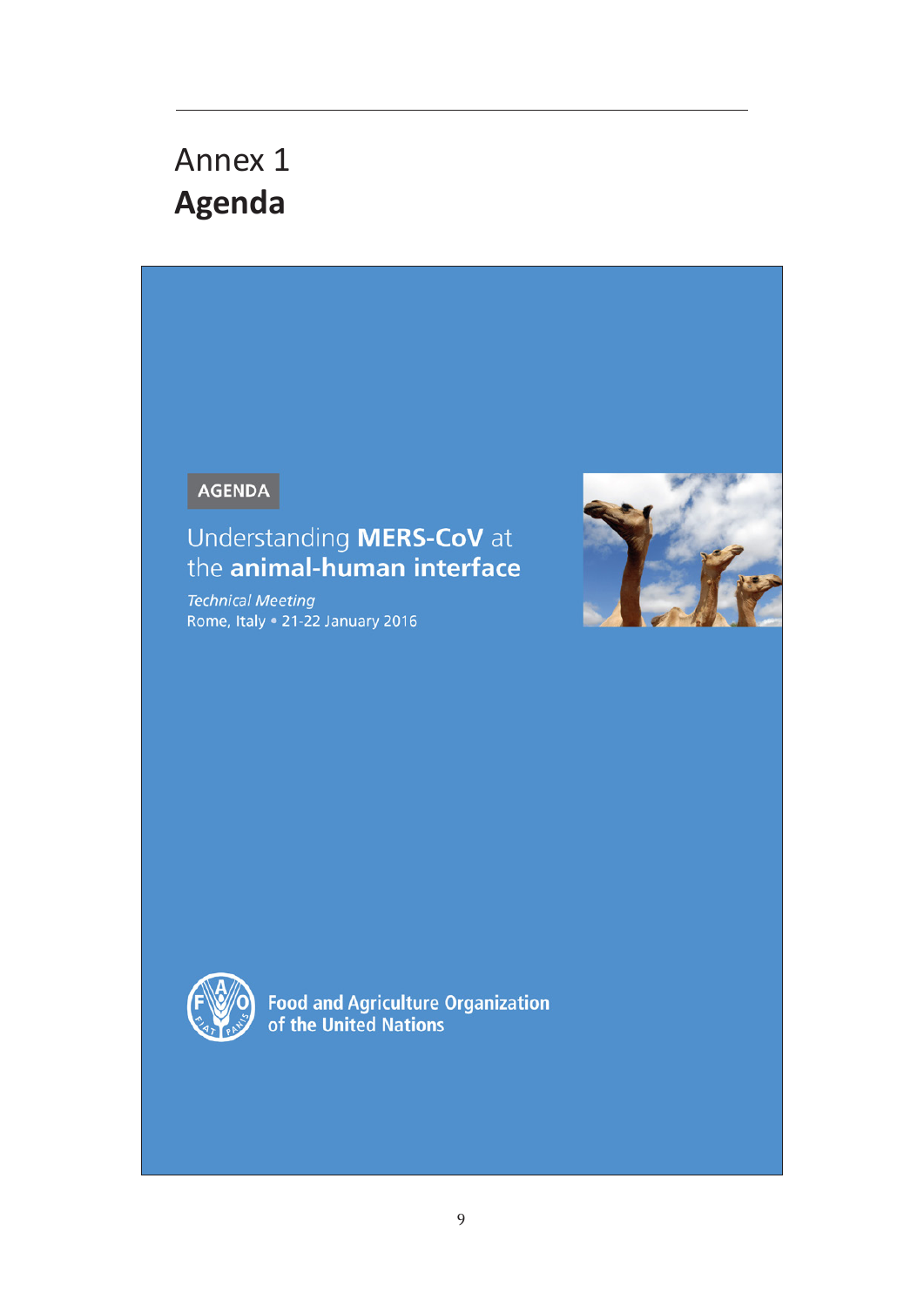| 21 January  | Thursday                                                                                                                                                                                                               |
|-------------|------------------------------------------------------------------------------------------------------------------------------------------------------------------------------------------------------------------------|
| 08:30-09:00 | Morning coffee and registration                                                                                                                                                                                        |
| 09:00-09:30 | Welcome, introductions and expectations                                                                                                                                                                                |
| 09:30-10:15 | Scientific overview presentations:<br>. Epidemiology and risk factors (15 min.)<br>• Laboratory diagnosis (15 min.)<br>• Supply chains and behavioural studies (15 min.)                                               |
| 10:15-10:45 | <b>Coffee break</b>                                                                                                                                                                                                    |
| 10:45-11:15 | Plenary discussion                                                                                                                                                                                                     |
| 11:15-12:35 | Break up into groups to discuss knowledge gaps,<br>by thematic area as follows:                                                                                                                                        |
|             | • Epidemiology and risk factors                                                                                                                                                                                        |
|             | • Laboratory diagnosis                                                                                                                                                                                                 |
|             | • Supply chains and behavioural studies                                                                                                                                                                                |
| 12:35-13:45 | Lunch                                                                                                                                                                                                                  |
| 13:45-14:00 | Collect results from group discussion                                                                                                                                                                                  |
| 14:00-14:30 | Plenary debriefing from group discussions (15 min. each)                                                                                                                                                               |
| 14:30-15:00 | Q&A, wrap up of knowledge gaps, plenary<br>discussion, agreement on final statements                                                                                                                                   |
| 15:00-15:20 | Mapping of ongoing and planned activities of participating institutions                                                                                                                                                |
| 15:20-15:30 | Plenary session                                                                                                                                                                                                        |
| 15:30-16:00 | Coffee, networking + review/completion of mapping exercise                                                                                                                                                             |
| 16:20-17:20 | Q&A and open discussion on opportunities for collaboration:<br>· Field surveillance<br>• Behavioural studies<br>• Capacity building, training<br>• Test development and validation<br>• Laboratory research<br>• Other |
| 17:20-18:00 | Wrap-up                                                                                                                                                                                                                |
| 18:30-20:00 | Poster session and aperitivo                                                                                                                                                                                           |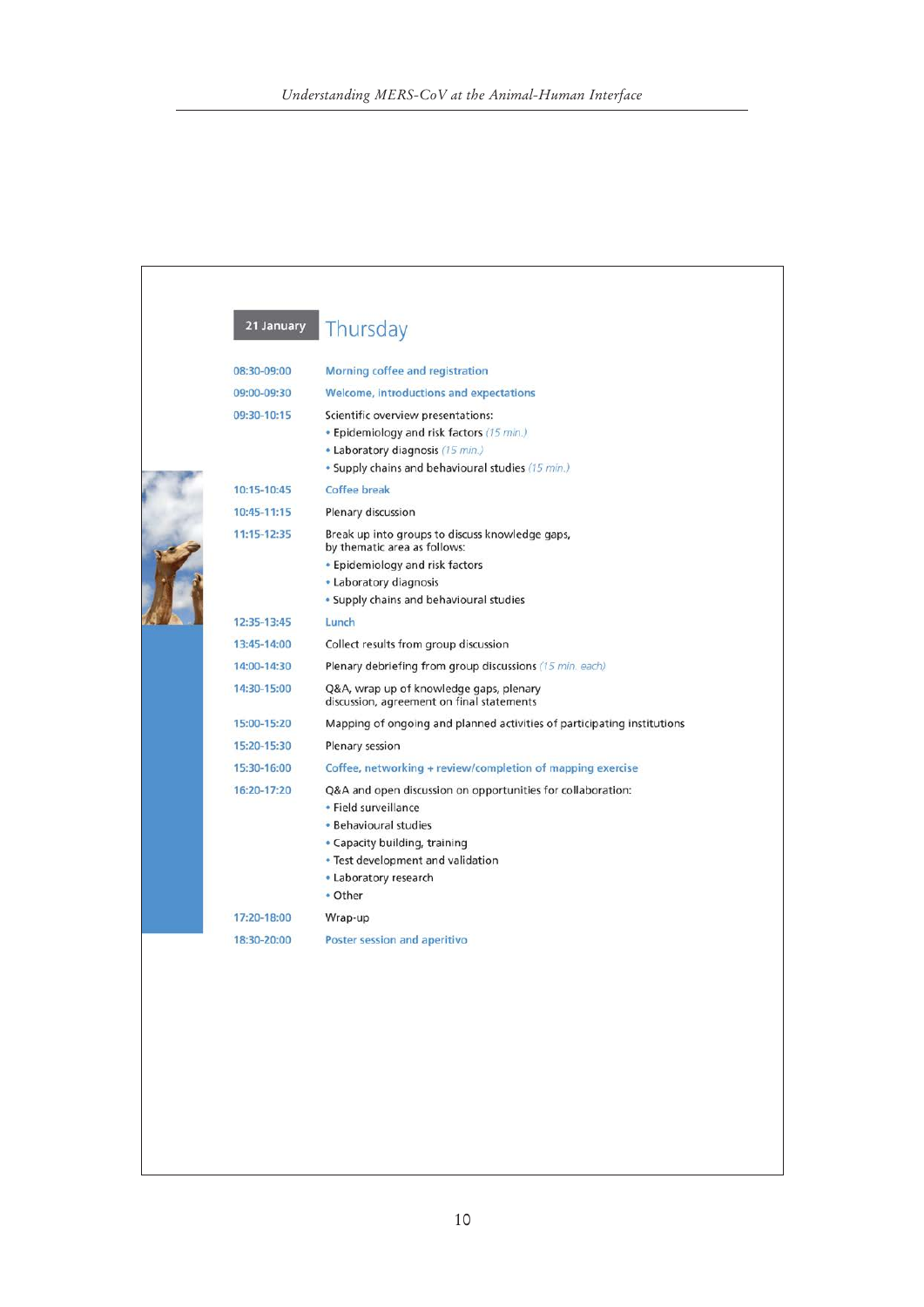|                 | 22 January<br>Friday                                                                                                                                  |  |
|-----------------|-------------------------------------------------------------------------------------------------------------------------------------------------------|--|
| 09:00-09:15     | Recap of activities from day 1 and moving forward                                                                                                     |  |
| 09:15-10:45     | Presentation of One Health implementation approach<br>under Emerging Pandemic Threats Programme Phase 2 (EPT-2),<br>by thematic area as follows:      |  |
|                 | • Surveillance and risk factors<br>(20 min. ppt + 10 min. discussion)                                                                                 |  |
|                 | • Laboratory diagnosis<br>(20 min. ppt + 10 min. discussion)                                                                                          |  |
|                 | • Supply chains and behavioural studies<br>$(20 \text{ min.} \text{ppt} + 10 \text{ min.}$ discussion)                                                |  |
| 10:45-11:15     | <b>Coffee Break</b>                                                                                                                                   |  |
| $11:15 - 12:15$ | Facilitated discussion on cross-cutting collaboration:                                                                                                |  |
|                 | • Stakeholder participation                                                                                                                           |  |
|                 | • Information sharing                                                                                                                                 |  |
|                 | • Communication: awareness raising, disseminating<br>information, and risk communication                                                              |  |
|                 | • Capacity development                                                                                                                                |  |
| 12:15-12:45     | Implementation approach wrap-up                                                                                                                       |  |
| 12:45-13:45     | Lunch                                                                                                                                                 |  |
| 13:45-14:30     | Coffee over topic discussions                                                                                                                         |  |
| 14:30-16:00     | Collaboration building and way forward<br>(3 pillars: surveillance and risk factors, laboratory diagnosis,<br>supply chains and behavioural studies): |  |
|                 | · Technical                                                                                                                                           |  |
|                 | · Institutional                                                                                                                                       |  |
|                 | · Stakeholder Level                                                                                                                                   |  |
| 16:00-16:00     | <b>Coffee Break</b>                                                                                                                                   |  |
| 16:30-17:00     | Recommendations                                                                                                                                       |  |
| 17:00           | Closure                                                                                                                                               |  |
|                 |                                                                                                                                                       |  |
|                 |                                                                                                                                                       |  |
|                 |                                                                                                                                                       |  |
|                 |                                                                                                                                                       |  |
|                 |                                                                                                                                                       |  |
|                 | <b>FROM THE AMERICAN PEOPLE</b>                                                                                                                       |  |
|                 |                                                                                                                                                       |  |
|                 | This meeting was made possible through financial support provided by the United States Agency<br>for International Development (USAID).               |  |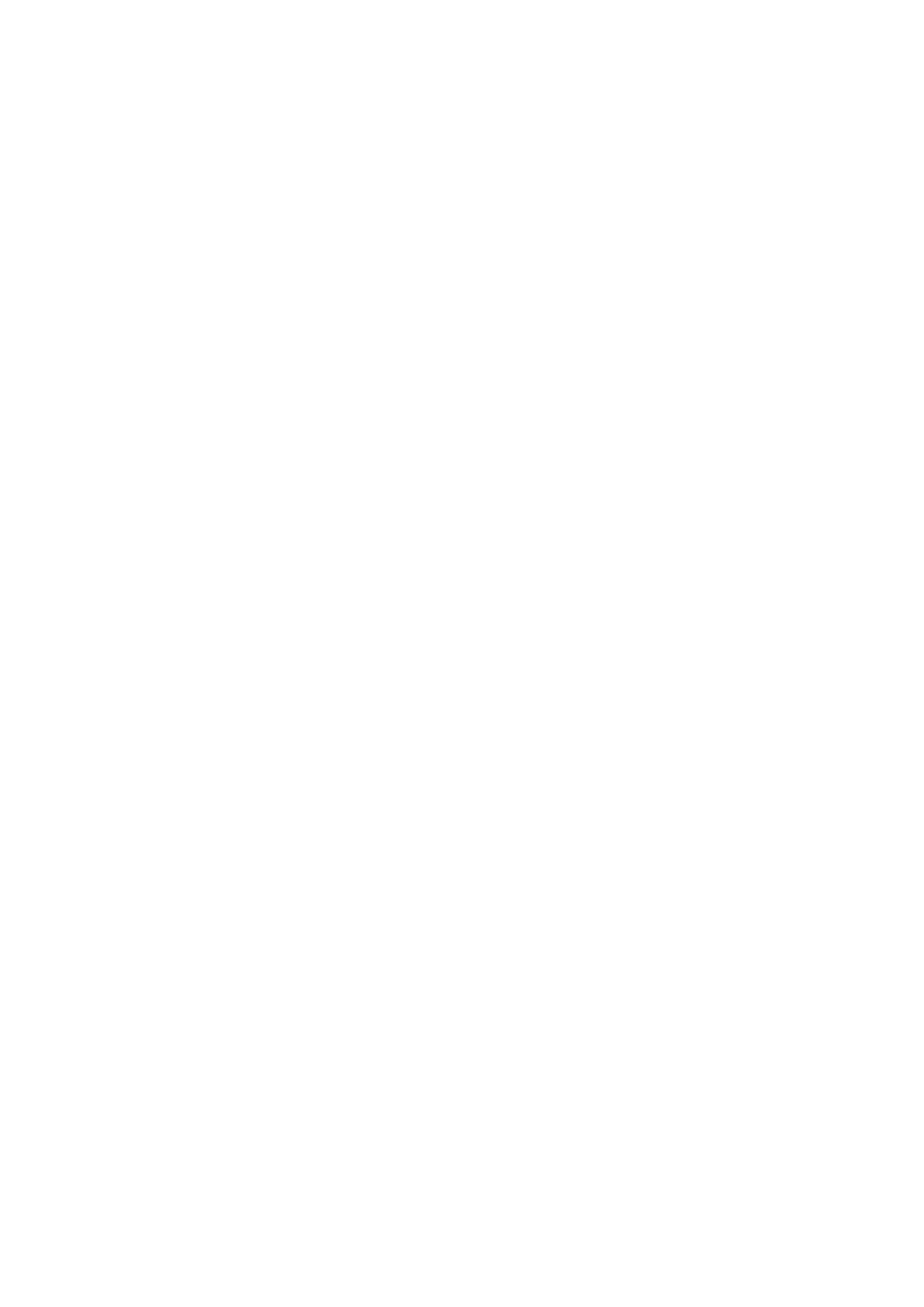# Annex 2 **List of participants**



## **Abu Dhabi Food Control Authority (ADFCA) – UAE**

Salama Al Muhairi Director Salama.almuhairi@adfca.ae

## **Centers for Disease Control and Prevention (CDC) – USA** Frederick J. Angulo Associate Director for Science – Global Health Protection Division FAngulo@cdc.gov

Casey Barton Director, One Health Office dlx9@cdc.gov

Sean Shadomy CDC Secondment to FAO auf4@cdc.gov

**Centre de coopération internationale en recherche agronomique pour le développement (CIRAD) – France**  Veronique Chevalier Deputy Director – AGIRs Unit veronique.chevalier@cirad.fr

**Hong Kong University** Malik Peiris Professor, Virologist malik@hku.hk

**Intergovernmental Authority on Development (IGAD) Centre for Pastoral Areas & Livestock Development**  Ameha Sebsibe Head, Livestock ameha.sebsibe@igad.int

**EcoHealth Alliance – USA**  Billy Karesh karesh@ecohealthalliance.org

Jonathan Epstein Associate Vice President epstein@ecohealthalliance.org

## **Erasmus University – the Netherlands**  Bart Haagmans Scientist b.haagmans@erasmusmc.nl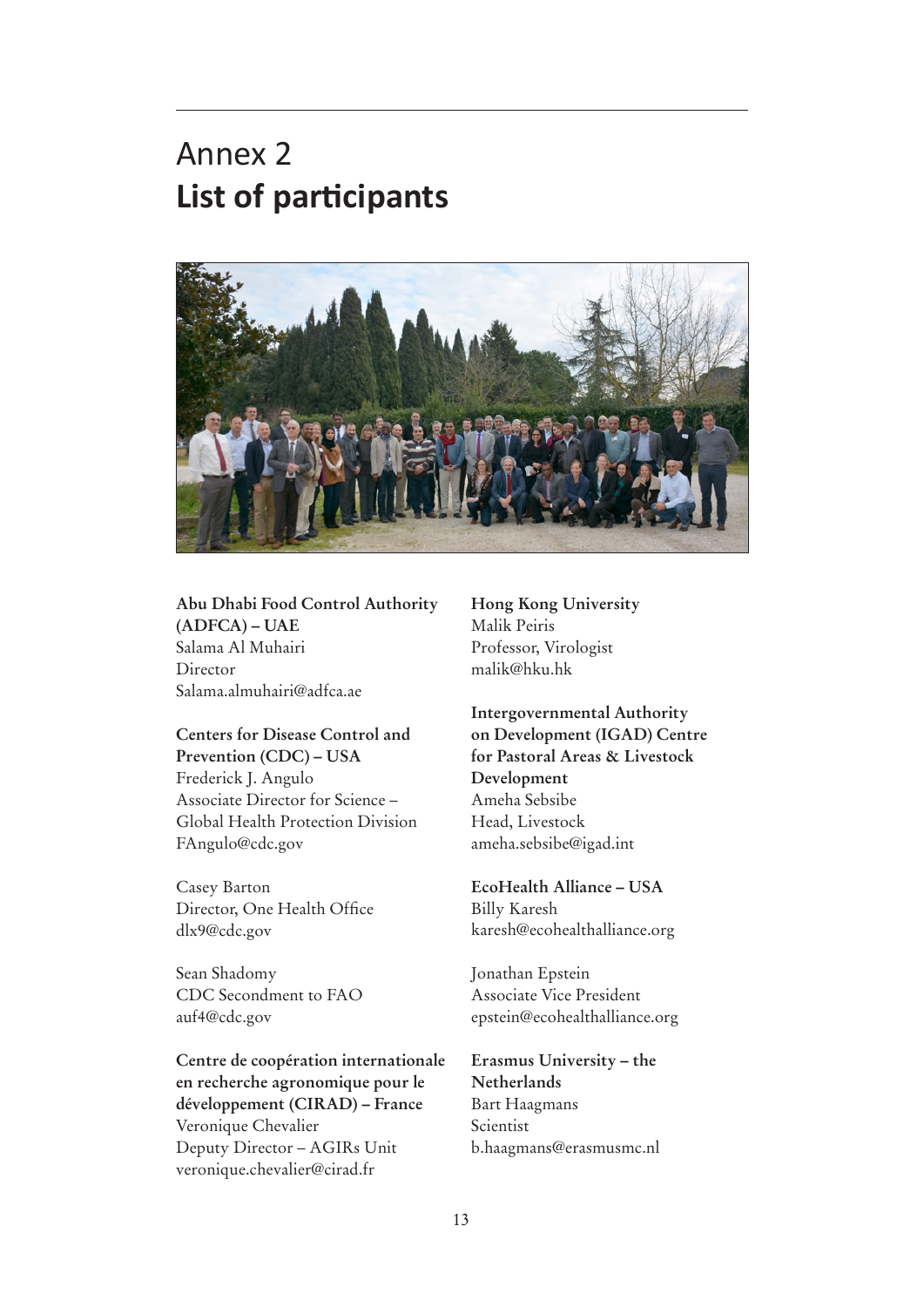**Hachaklait – Israel**  Michael van Straten Veterinary Epidemiologist vanstraten@hachaklait.co.il

**International Atomic Energy Agency (IAEA) – Austria**  Hermann Unger Technical Officer H.Unger@iaea.org

**International Livestock Research Institute (ILRI) – Kenya**  Joerg Jores Scientist j.jores@cgiar.org

**International Medical Corps – USA**  David Tarantino Senior Physician dtarantino@ InternationalMedicalCorps.org

**Jordan University of Science and Technology (JUST) – Jordan**  Ehab Abu-Basha Dean and Professor abubasha@just.edu.jo

#### **Metabiota – USA**

Kimberly Dodd Scientist kdodd@metabiota.com

Matthew Lebreton Technical Advisor mlebreton@metabiota.com

Damien Joly Director, Epidemiology djoly@metabiota.com

**Ministry of Agriculture – Kingdom of Saudi Arabia**  Faisal Bayoumi faisalbayoumi@yahoo.com

**Ministry of Environment and Water – UAE**  Zaidoun Saleh Hijazeen Scientist kalanzi80@yahoo.com

**National Institutes of Health – USA**  Neeltje van Doremalen Visiting Postdoctoral Fellow neeltje.vandoremalen@nih.hhs.gov

**National Research Centre – Egypt**  Mohamed Ali Professor mohamedahmedali2004@yahoo.com

## **Pasteur Institute – France**

Jean Claude Manuguerra Research Director jean-claude.manuguerra@pasteur.fr

### **Royal Veterinary College – U.K.**  Imadidden Musallam PhD Student imusallam@rvc.ac.uk

**Supreme Council of Health – Qatar**  Elmoubasher Abu baker Abd Farag **Director** eabdfarag@sch.gov.qa

**United States Department of Agriculture (USDA) – USA**  Cheikh Fall Agricultural Specialist Cheikh.s.Fall@aphis.usda.gov

**United States Agency for International Development (USAID) – USA**  Andrew Clements Scientific Advisor aclements@usaid.gov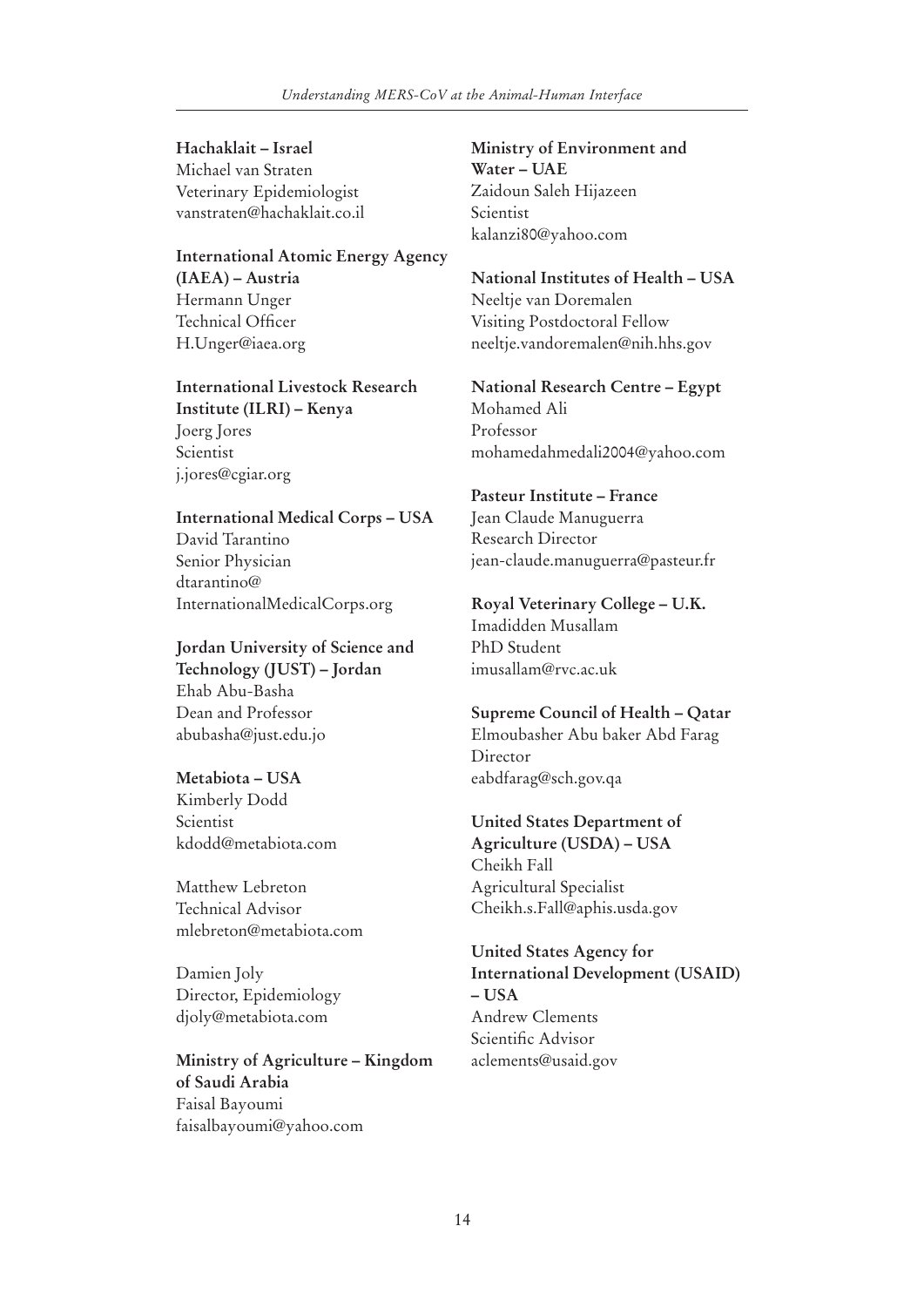#### *Understanding MERS-CoV at the Animal-Human Interface*

#### **University of Bonn – Germany**

Christian Drosten Director, Institute of Virology drosten@virology-bonn.de

**World Health Organization**  Yolanda Bayugo Technical Officer bayugo@who.int

**World Organisation for Animal Health (OIE) – France**  Gounalan Pavade Chargé de mission g.pavade@oie.int

## **Individual Experts**  Mario Younan Camel Expert marioyounan@gmail.com

Scott Naysmith Anthropologist scottnaysmith@gmail.com

Jeff Gilbert Epidemiologist Dr.Jeffrey.Gilbert@gmail.com

Ziad Memish Senior Consultant zmemish@yahoo.com

## **Food and Agriculture Organization (FAO), National – Egypt**  Yilma Makonnen ECTAD Team Leader Yilma.Makonnen@fao.org

**Food and Agriculture Organization (FAO), Regional – Africa, Asia and Near East**  Charles Bebay ECTAD Manager, West and Central Africa Charles.Bebay@fao.org

Bouna Diop ECTAD Manager, East Africa Bouna.Diop@fao.org

Scott Newman Senior Technical Coordinator, Viet Nam Scott.Newman@fao.org

Nacif Rihani Livestock Development Officer, UAE Nacif.Rihani@fao.org

Markos Tibbo Livestock Officer, Egypt Markos.Tibbo@fao.org

**Food and Agriculture Organization (FAO), Headquarters – Italy**  Juan Lubroth Chief, Animal Health Service Juan.Lubroth@fao.org

Subhash Morzaria Coordinator, EPT-2 Subhash.Morzaria@fao.org

Eran Raizman Senior Animal Health Officer Head of EMPRES-Animal Health Eran.Raizman@fao.org

Felix Njeumi Animal Health Officer Disease Management Felix.Njeumi@fao.org

Julio Pinto Animal Health Officer Disease Intelligence and Information Systems Julio.Pinto@fao.org

Silvia Kreindel Veterinary Medical Officer Risk Assessment Silvia.Kreindel@fao.org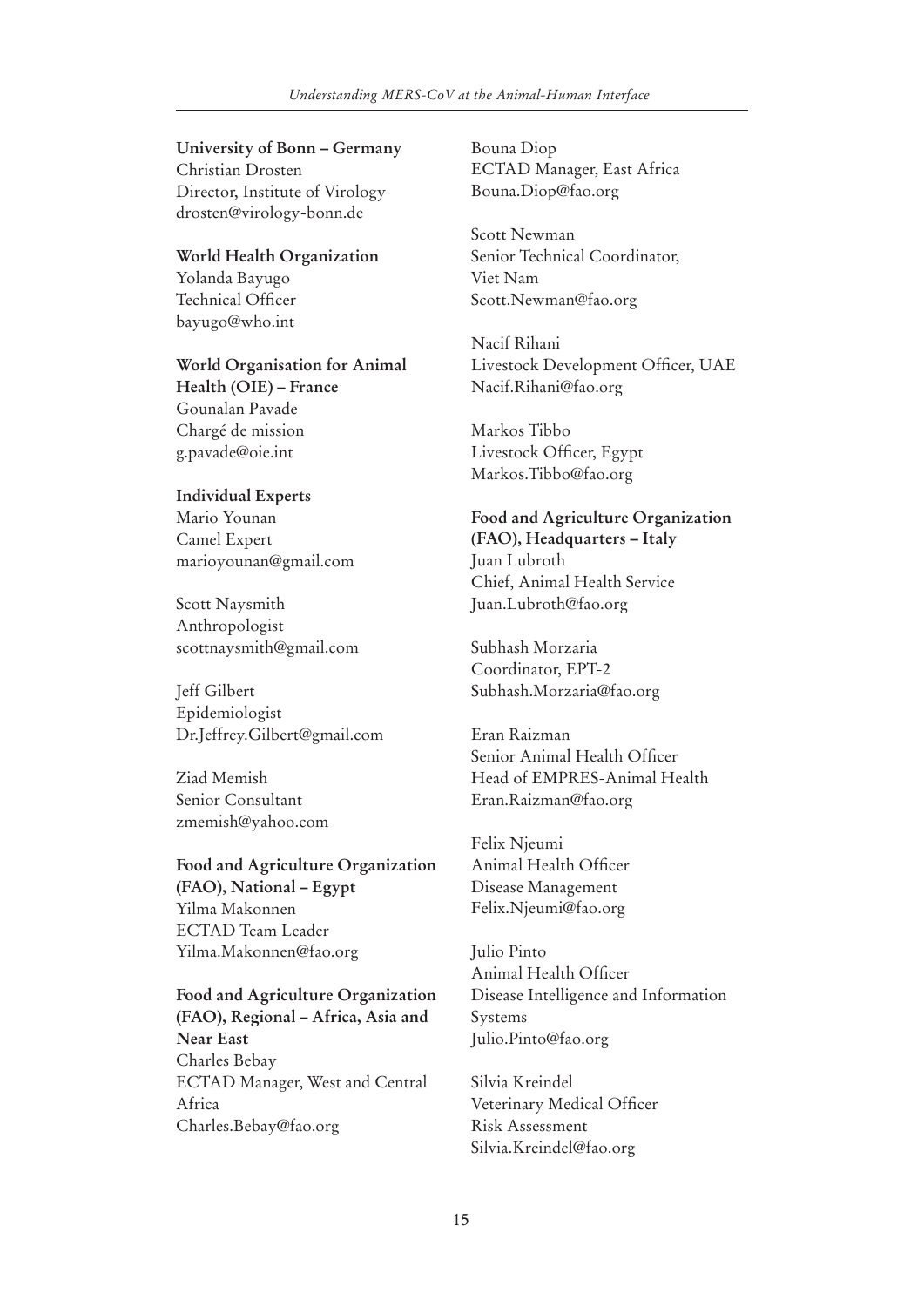Astrid Tripodi Animal Health Officer Value Chains Astrid.Tripodi@fao.org

Sophie von Dobschuetz Veterinary Epidemiologist Surveillance Coordinator Sophie.VonDobschuetz@fao.org

Gwenaelle Dauphin Animal Health Officer, Laboratory Coordinator Gwenaelle.Dauphin@fao.org

Ian Sprouse EMPRES Volunteer Ian.Sprouse@fao.org

Guillaume Belot Veterinary Epidemiologist Guillaume.Belot@fao.org

Claudia Pittiglio Ecologist Claudia.Pittiglio@fao.org

Emma Gardner Veterinary Epidemiologist Emma.Gardner@fao.org

Henk Jan Ormel Senior Advisor to the Chief Veterinary Officer HendrikJan.Ormel@fao.org

Ahmed El-Idrissi Senior Animal Health Officer Ahmed.ElIdrissi@fao.org

Raffaele Mattioli Senior Officer Parasitic Diseases and Disease Ecology Raffaele.Mattioli@fao.org

Lidewij Wiersma Laboratory Specialist Lidewij.Wiersma@fao.org

Angelique Angot Laboratory Specialist Angelique.Angot@fao.org

Martina Escher Veterinary Epidemiologist Martina.Escher@fao.org

Anne-Maud Courtois Consultant AnneMaud.Courtois@fao.org

Baukje Andela EMPRES Volunteer Baukje.Andela@fao.org

Barbara Tornimbene Veterinary Epidemiologist Barbara.Tornimbene@fao.org

Alejandro Acosta Livestock Policy Officer Alejandro.Acosta@fao.org

Mona Chaya Senior Coordinator, Food Chain Crisis Management Framework Mona.Chaya@fao.org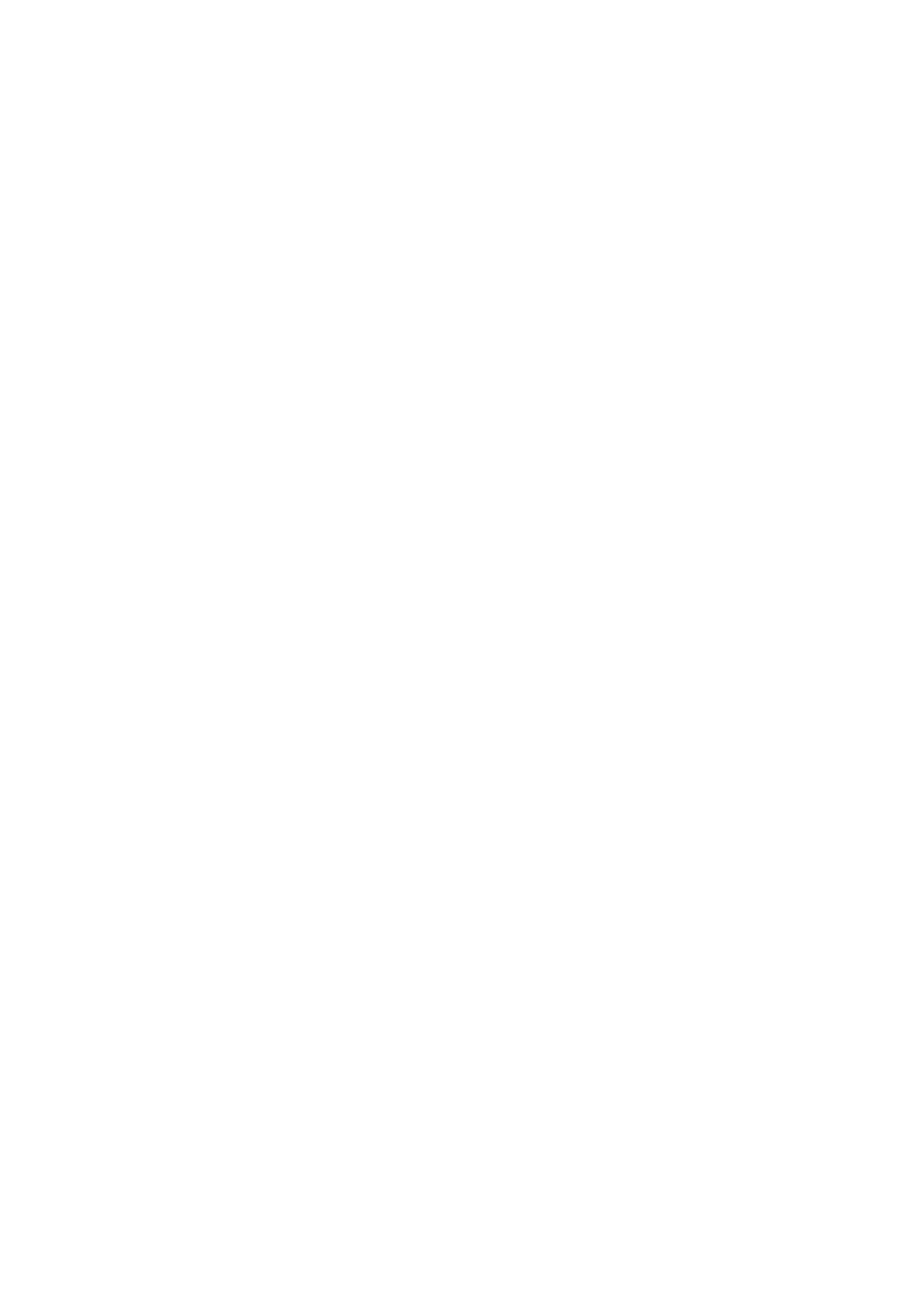### ONLINE PUBLICATION SERIES **FAO ANIMAL PRODUCTION AND HEALTH REPORTS**

- 1. Impact of animal nutrition on animal welfare Expert Consultation, 26−30 September 2011, FAO Headquarters, Rome, Italy. 2012 (E) http://www.fao.org/3/a-i3148e.pdf
- 2. FAO's support to the One Health regional approach Towards integrated and effective animal health–food safety surveillance capacity development in Eastern Africa. Report of the Workshop, Entebbe, Uganda, 23–24 January 2013. 2013 (E) http://www.fao.org/3/a-i3391e.pdf
- 3. Characterization and value addition to local breeds and their products in the Near East and North Africa – Regional Workshop, Rabat, Morocco, 19–21 November 2012. 2014 (E, Ar) http://www.fao.org/3/a-i3622e.pdf http://www.fao.org/3/a-i3622a.pdf
- 4. The Global Platform for African Swine Fever and other important diseases of swine Rome, Italy, 5-7 November 2013. 2014 (E) http://www.fao.org/3/a-i3739e.pdf
- 5. The role, impact and welfare of working (traction and transport) animals Report of the FAO The Brooke Expert Meeting, FAO Headquarters, Rome,  $13<sup>th</sup> - 17<sup>th</sup>$  June 2011. 2014 (E) http://www.fao.org/3/a-i3381e.pdf
- 6. Dog population management Report of the FAO/WSPA/IZSAM Expert Meeting, Banna, Italy, 14-19 March 2011. 2014 (E) http://www.fao.org/3/a-i4081e.pdf
- 7. Towards a concept of Sustainable Animal Diets Report based on the collated results of a survey of stakeholder views. 2014 (E) http://www.fao.org/3/a-i4146e.pdf
- 8. Regional workshop on brucellosis control in Central Asia and Eastern Europe. 2015 (E, R) http://www.fao.org/3/a-i4387e.pdf
- 9. The last hurdles towards Rift Valley fever control. 2015 (E) http://www.fao.org/3/a-i4466e.pdf
- 10. Understanding Ebola Virus at the Animal-Human Interface. 2016 (E) http://www.fao.org/3/a-i5670e.pdf
- 11. Understanding MERS-CoV at the Animal-Human Interface. 2016 (E) http://www.fao.org/3/a-i5682e.pdf

Availability: May 2016

- E English
- Ar Arabic
- R Russian
- \*\* In preparation



Find more publications at http://www.fao.org/ag/againfo/resources/en/publications.html